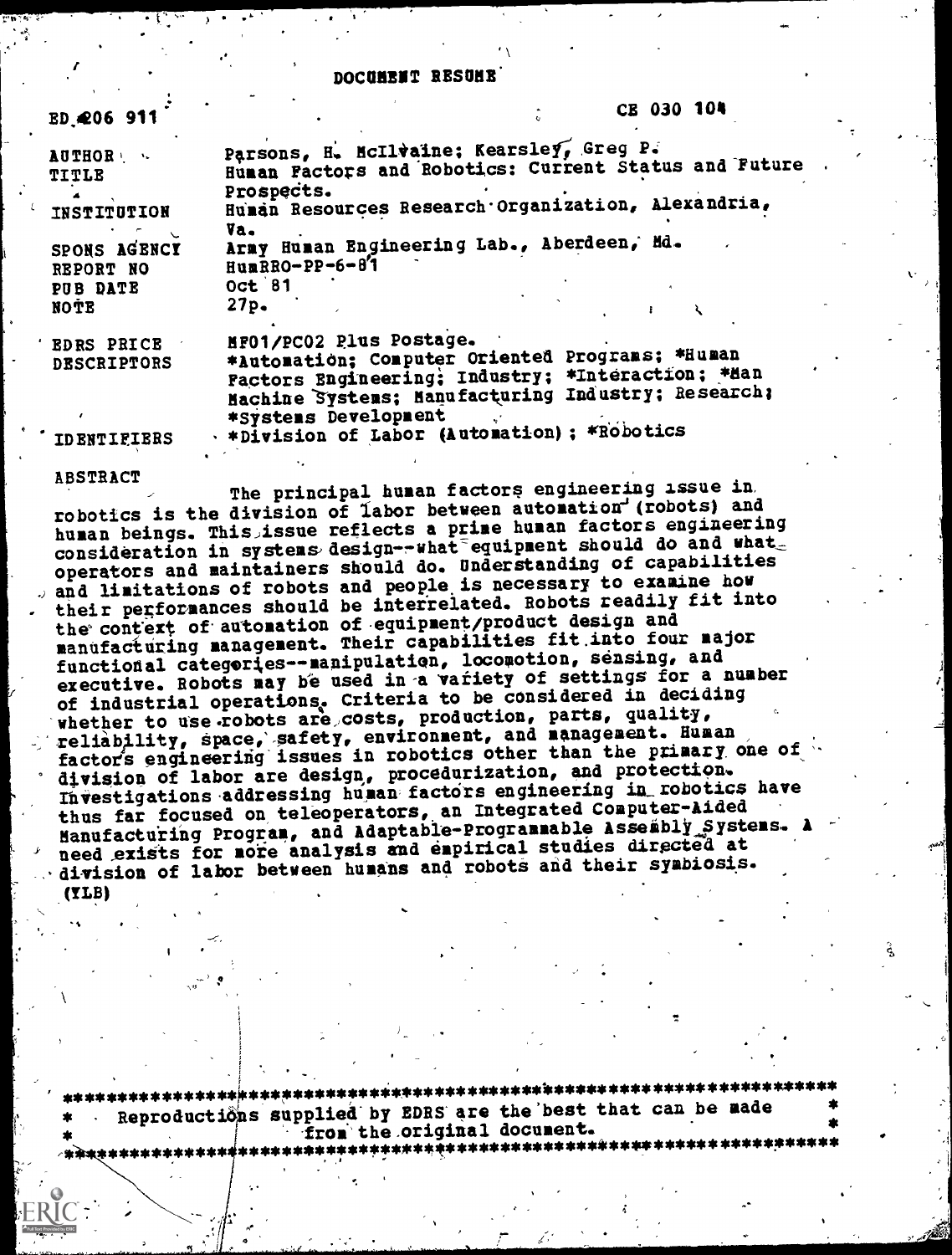# **HumRRO**

## Human Factors and Robotics: Current-Status and Future Prospects

H. Mcilvaine Parsons Greg P. Kearsley

. HUMAN RESOURCES RESEARCH ORGANIZATION `300 North Washington Street  $\bullet$  Alexandria, Virginia 22314  $\cdot$ 

October 1981

101-020

Professional Paper  $6-81$ 

> **HumRRO** PP-6-81

D20691

'Prepared for:

 $\bullet$  .

) U.S. Army Human Engineering Laboratory Aberdeen Proving 'Ground Maryland 21005

 $2$ .

U.S. DEPARTMENT OF EDUCATION NATIONAL INSTITUTE OF EDUCATION EDUCATIONAL RESOURCES INFORMATION

This document has been reproduced as received from the person or organization originating

Minor changes have been made to improve reproduction quality

 $\bullet$  Points of view or opinions stated in this docu ment do not nedessarily represent official NIE position or policy

'PERMISSION TO REPRODUCE THIS MATERIAL HAS BEEN GRANTED BY

 $\bullet$  . The set of  $\bullet$ 

.4

5

N.,

**114** 

Lavitsky

TO THE EDUCATIONAL RESOURCES INFORMATION CENTER (ERIC)"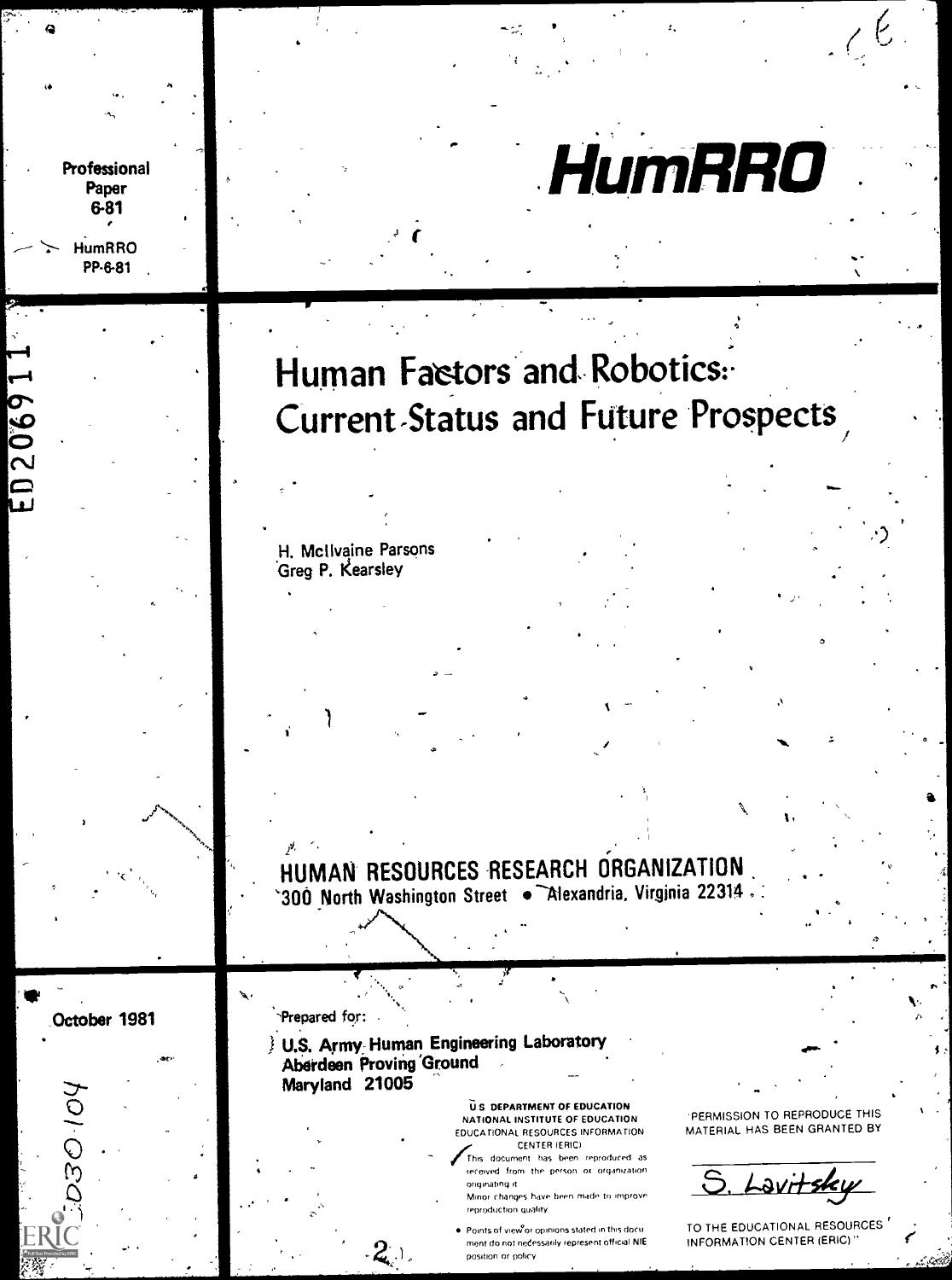#### PREFATORY NOTE

 $J$  is a set of  $J$ 

 $\mathcal{L}$ 

air

J

 $\bullet$  and  $\bullet$ 

IC`

A.

Under a contract from the U.S. Army Human Engineering Laboratory, HumRRO scientists H. McIlvaine Parsons and Greg P. Kearsley reviewed near-term and potential involvements of human factors engineering in the planning, design, and use of robots in industrial and military applications. That research effort produced a report entitled Human Factors Engineering Considerations for the Planning, Design, and Use of Robots, July 1981.

. This HumRRO Profegsional Paper, which summarizes the project findings and conclusions, was prepared to niake the information more widely available than would be possible through the report alone. Support for its preparation was provided, by Dr. John D. Weisz, Director of the U.S. Army Human Engineering Laboratory, and Dr. Benjamin E. Cummings, the Laboratory's technical monitor for this HumRRO project.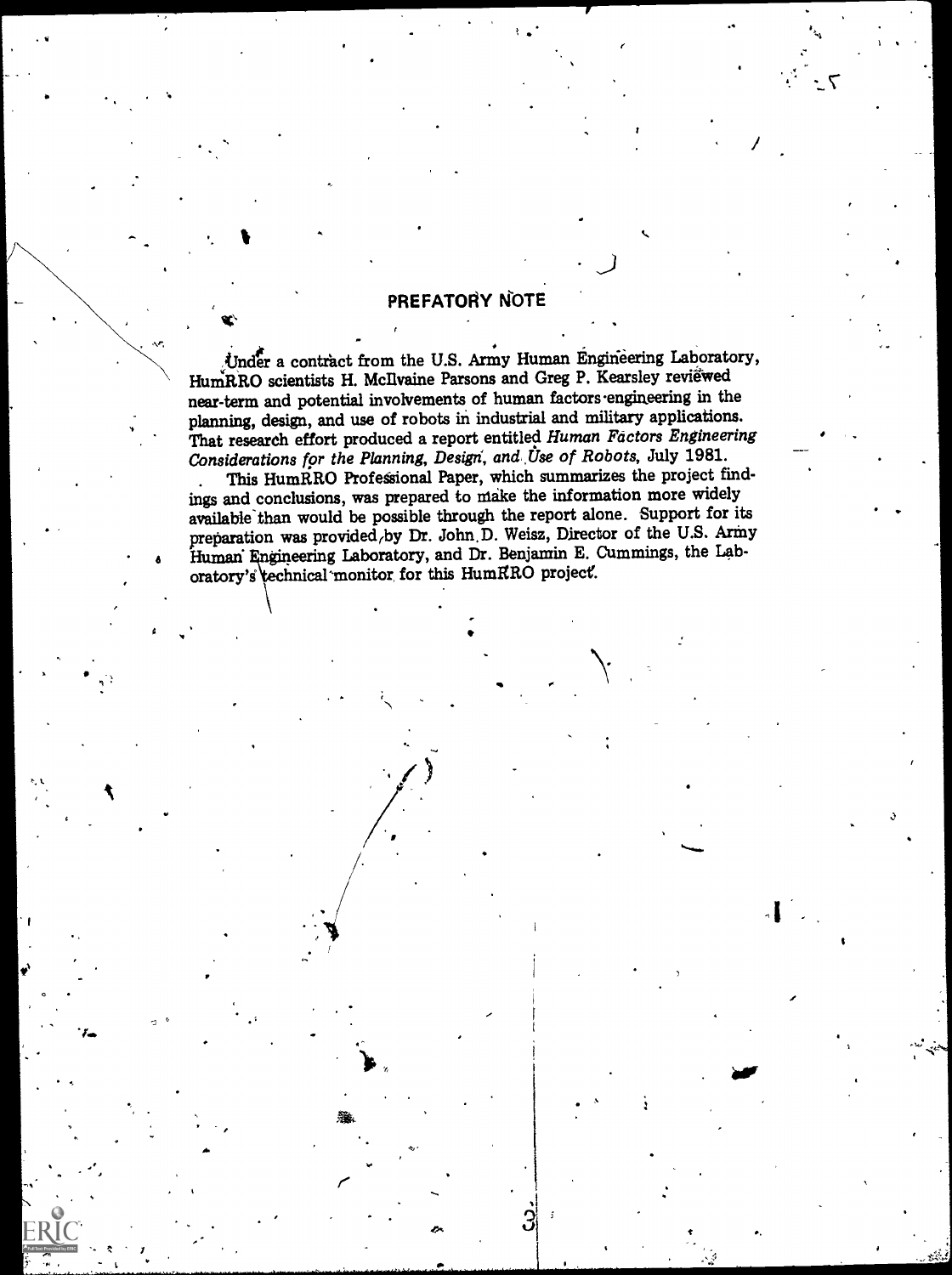### HUMAN FACTORS AND ROBOTICS: CURRENT STATUS AND FUTURE PR9SPECTS

a

b. H. Mcllvaine Parsons and Greg P. Kearsley

#### INTRODUCTION

o

The purpose of this article is to introduce the human factors community to the field of robotics including current and future applications and needed areas of research. It also aims to explain to the robotics community why human factors engineering is important to this/field. We hope to encourage human factors professionals to participate in a significant new domain of technology that needs their involvement.

We will discuss relationships between robots and people. Generally, such discus-' sions dwell on the organizational and societal impacts of robots. These are truly important themes, appropriately addressed within the total human factors domain. They are not our concern here. Rather, the relationships we review are limited to workplaces and performance there. Such workplaces include industrial, commercial, and military settings. How can person-machine interfaces and interactions in these be arranged so the joint activities of robots and people are as effective as possible? This objective is recognizable as the essence of human factors engineering, though for some it may be obscured by,more volatile issues more likely tb intrigue the lay public.

Up to the present time, the human factors community, has been little involved in robotics, although some exceptions will be described later in this article. There have been a number of reasons for this lack of attention. Most robot applications at present and in the near future are in the domain of manufacturing, an area in which few human factors scientists have worked extensively. Further, much of the basic research in robotics has come from the field of artificial intelligence, another domain in which few human factors researchers have been significantly involved. Perhaps the most important reason is that until recently there were only a handful of actual robot installations to present problems or issues to study.

Popular histories of robots can be found in Malone (1978) and Reichardt (1978). It is currently estimated there are about 10,000. industrial robots in use in the world, the majority in the U.S. and Japan, though European nations have been advancing rapidly. Due to sagging productivity in many' nations during the past, few years, interest has increased greatly in industrial automation, with a'resulting boom in robot applications. Advances in the electronics industry, especially LSI circuits, are-leading to robots that are compact, powerful, and affordable.

From our viewpoint, the principal-human factors engineering issue in robotics is the division of labor between automation (robots) and human beings (participation in the same overall enterprise). There exists little possibility that people will be entirely excluded. This issue reflects what has always been a prime human factors engineering consideration in system design-what equipment should do and what operators.and maintainers should do. To which should functions, tasks, and task elements be allocated? How should machine and human be combined?



R.,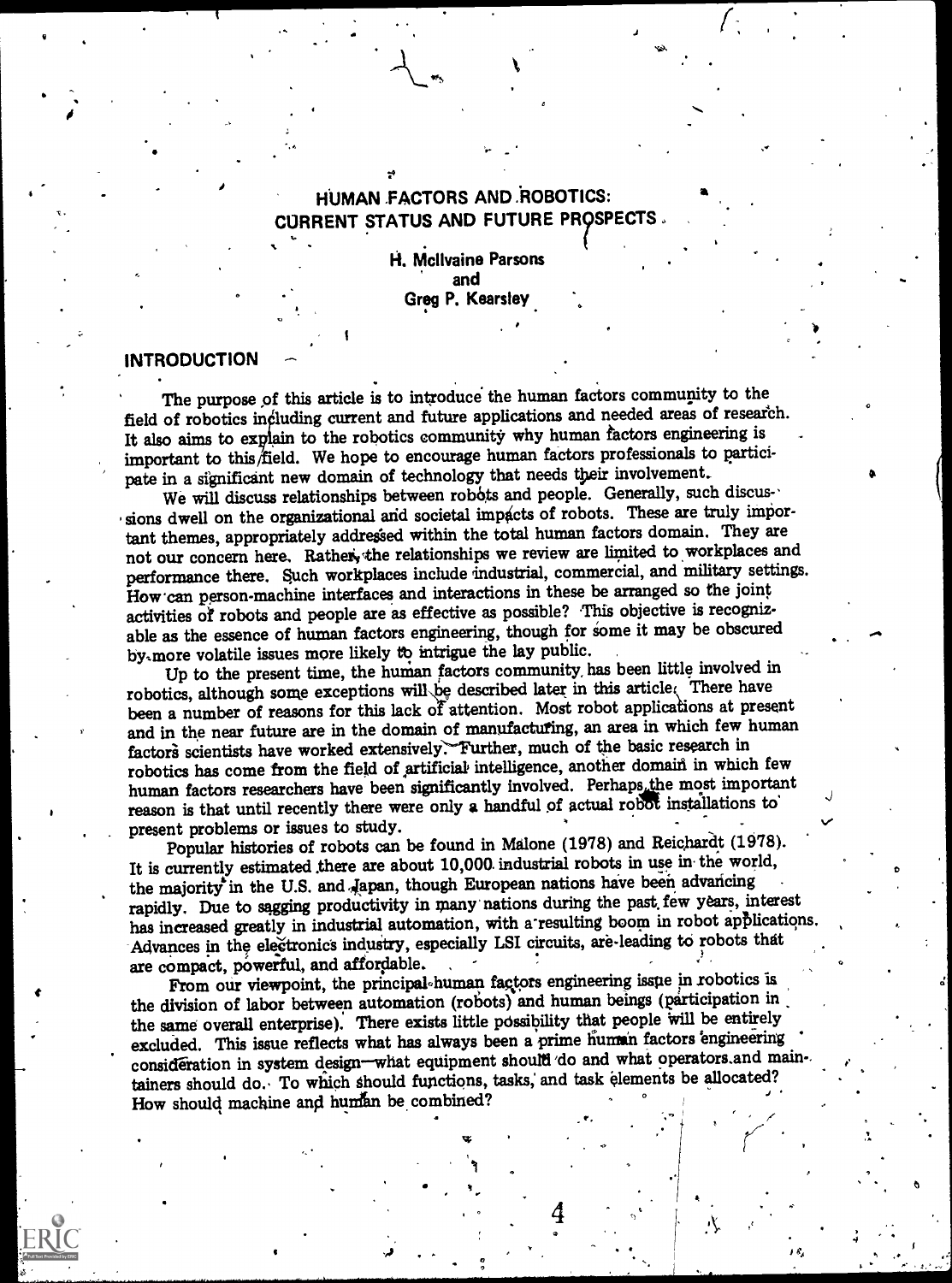If we must examine primarily how the performances of robots and people are or should be interrelated, we must try to understand the capabilities and limitations of each. The first part of the article will describe robots-their niche in automation, their functional capabilities, their applications, criteria for their use, and prospects for the future. The second part will examine, human factors engineering issues, related investigations already undertaken, and potentials for human factors engineering applications and research in robotics.

#### ROBOTS

#### Niche In Automation

S.

matically manufacture our light bulbs." There exist many kinds of mechanical transfer<br>matically manufacture our light bulbs." There exist many kinds of mechanical transfer Preceding the development of robots in industry was that of numerical control (NC), and subsequently DNC (direct numerical control) and CNO (computer numerical control), for automatic control of machine tools. The machine tool is controlled for a specific operation, perhaps by a punched paper tape programmed by first guiding the-machine tool manually through its required sequence. For other manufacturing purposes, there exist somewhat analogous dedicated machines, "hard automation," or "special purpose" automation. As Engelberger (1980) has pointed out, "there are machines that make bottles and other machines that fill and cap these bottles. There are machines that autodevices, including conveyors such as belts, rollers, and overhead devices, and mechanical loaders and unloaders, stacking machinery, and special-purpose parts handlers.

Automation of equipment/product design and manufacturing management (CAD-CAM) can be regarded as a context into which robots can readily fit. Computer-assisted design can be coordinated with the software that necessarily accompanies true robots. Computerassisted management can support robotics through "rationalization" of the factory to standardize inputs to robots and can benefit from robots that record and report what they do, such as number of items processed and number and types of rejects in inspection, for management information and decision-making.

Teleoperators (also called telecherics or remote manipulators) possess the mechanical manipulation or locomotion function of a robot and also visual sensing but these are remotely controlled and responded to by a human operator. Teleoperators are not typically classified as robots. Distinctions between classes of automation are based on the degree of autonomy each has and the generality of its capabilities; autonomy and generality depend in turn on the versatility and flexibility of the control-function-the programming of a computer that constitutes the robot's "brain." Many factors affect the desired degree of autonomy and generality.

The presence or absence of servo-control constitutes another aspect of machine autonomy. Servo-control in a robot requires some sensing device that will cause a change in its performance through feedback. Some mechanisms are called robots though they lack servo-control; they are programmed but they operate in an open-loop mode. Many are relatively simple "pick and place" machines which have mechanical arms and hands for transferring workpieces, and may be reprogrammable. Japan's definition of these as robots has helped account for its large robot population.

#### Functional Capabilities ;

Robot capabilities can be described in terms- of four major functional categories: manipulation, locomotion, sensing, and executive-(control/communication). Fjgure 1 (on the following page) illustrates these. The boxed entries represent capabilities

 $5\frac{1}{2}$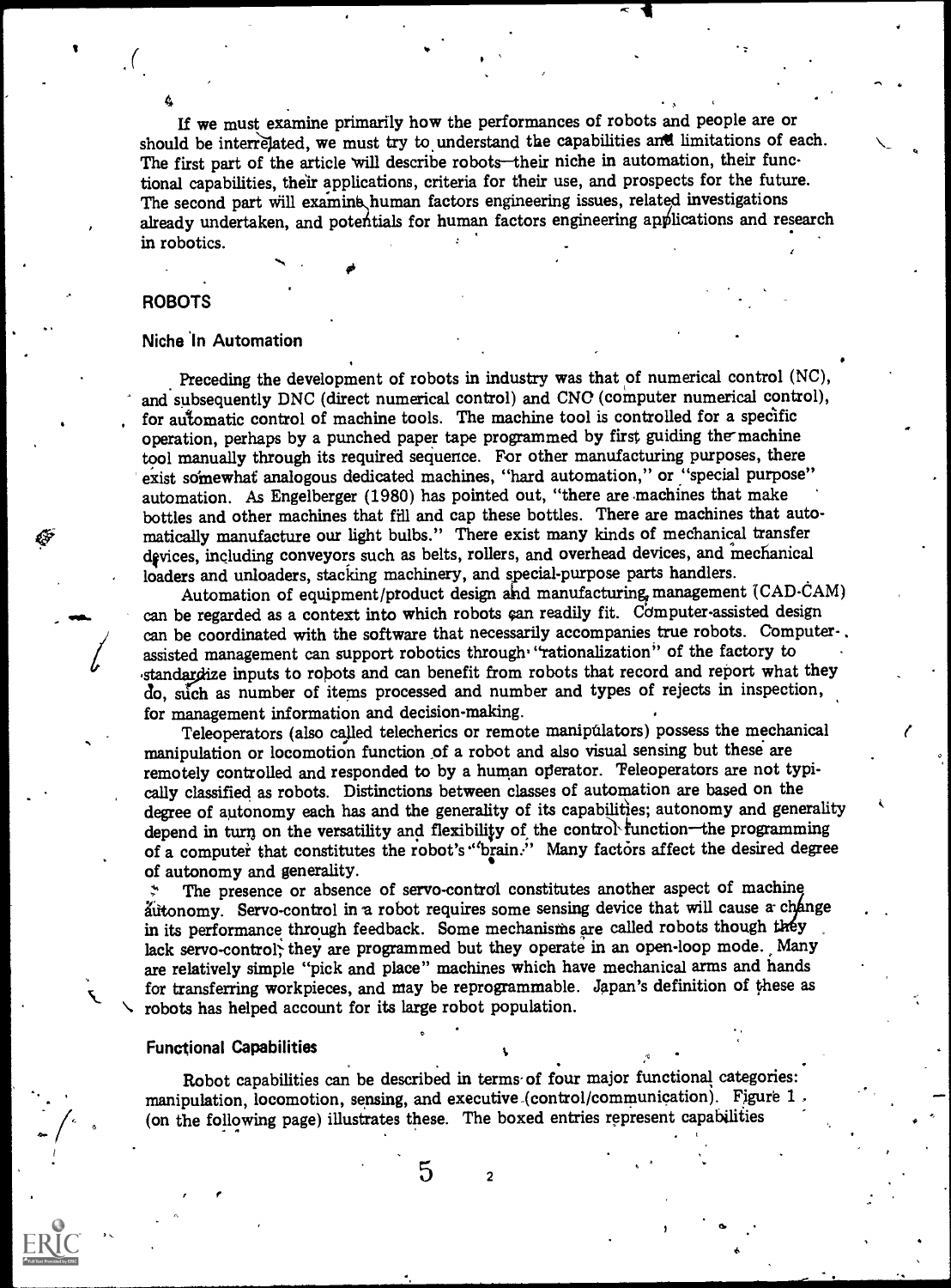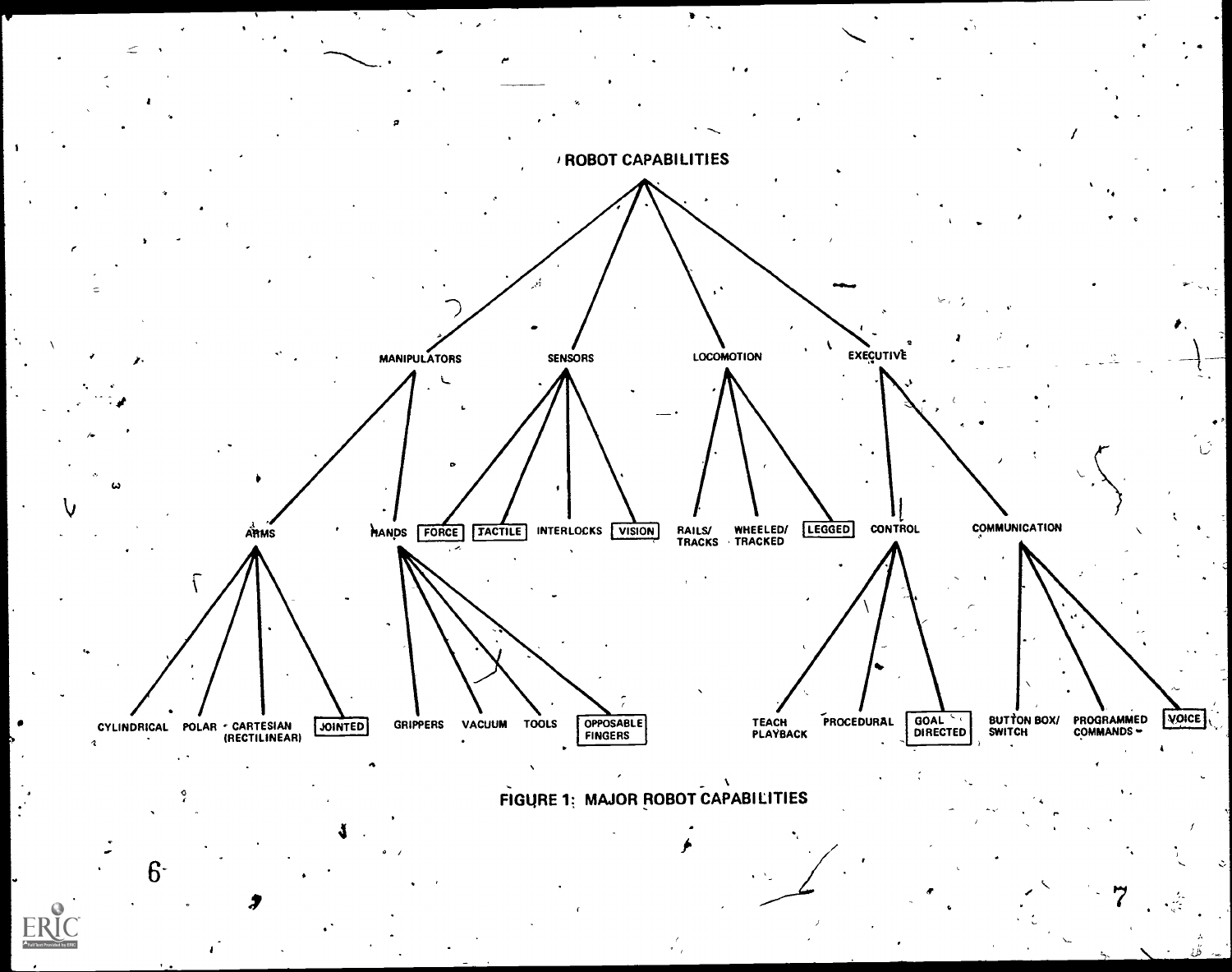which are the subject of current research rather than completely operational in industrial applications.<br>The sensing capabilities of current robots are relatively undeveloped. At present,

 $\mathbf{v}$ 

 $\ddot{\phantom{a}}$ 

most sensing functions are carried out by a diverse range of interlocks (e.g., microswitches, gates, photoelectric or infrared detectors, etc.) which initiate a robot action or, prevent any dangerious action from occurring. For example, a conveyor belt which supplies or removes parts for a robot may not start-up until the robot is currently positioned, or the jaws of a metal press will not close until the robot has, removed its hand.

Three sensing capabilities are currently in different stages of development: force, tactile and vision. Work is underway at General Motors and the Jet Propulsion Laboratory on force'sensors that can detect torque, touch and slippage. These forcazsensing capabilities are essential for a robot arm to determine that it has made contact with a, part or a machine, to determine that two parts are correctly aligned, and to determine that it has a good grip on something being grasped. Tactile sensors are needed to provide similar kinds of information, although contact sensors (such as a "skin" being developed at Kassachusetts Institute pf Technology) can also provide information about the shape and orientation 'of an object being touched or grasped.

Vision capability is considered essential in order for robots to accomplish inspection, positioning, and monitoring tasks. A number of vision systems are actually in use in , industrial settings. For example, the AutoPlace Opto-Sense System has been used by, Chesebrough-Pond's to inspect medical thermometers and by Bulova Watch's Systems and Instruments Division to set timers on military explosives. General Motors has developed a vision system called Consight, and Machine Intelligence Corporation has a similaf vision system, both designed to pick up specified parts from a conveyor. However, none of these currently available vision systems is sophisticated enough to do complex recognition

tasks in real time.<br>The area of manipulators and end effectors probably represents the most developed capabilities of current robots. There are a number of different types of arm movement available from different robot manufacturers. The differences in movement are primarily due to the kind of geometry involved: "cylindrical, cartesian (rectilinear) or polar coordinates. While each of these movement geometries can usually produce the same end result, some geometries are better suited to particular applications. The type of arm structure' which is currently the subject of research is a jointed arm which would be much lighter and more agile than present arms, but just as powerful.

A diverse range of "hands" has been developed to meet the needs of different applications (see Engelberger, 1980). A common category of hands consists of different types of grippers designed for transferring particular types of parts or for certain kinds of grasping situations. In another common category of hands, vacuum cups printarily pick up flat or delicate parts. One of the most common categories of hands consists of special-purpose tools such as heating or welding torches, spray guns, grinders, impact wrenches, etc. Hands currently undergoing' development have opposable fmgers which would provide the kind of flexibility and universality of the human hand. Alternatively, dedicated or "modular" robots are combinations of small devices on metal mounts on a workstation for particular. pick-and-place operations.

Control capabilities involve the overall integration and coordination of a robot's actions, as well as learning how to perform those actions. Two major types of control ° are possible with current robots: point-to-point and continuous. With point-to-point -control, the robot can be prdgrarnmed to stop at many specified points; but the move ment is not controlled between these points. On the other hand, a continuous path robot can follow an irregular path exactly. Point-to-point robots-are typically more accurate in their positioning.

4

 $\bullet$   $\bullet$   $\bullet$   $\bullet$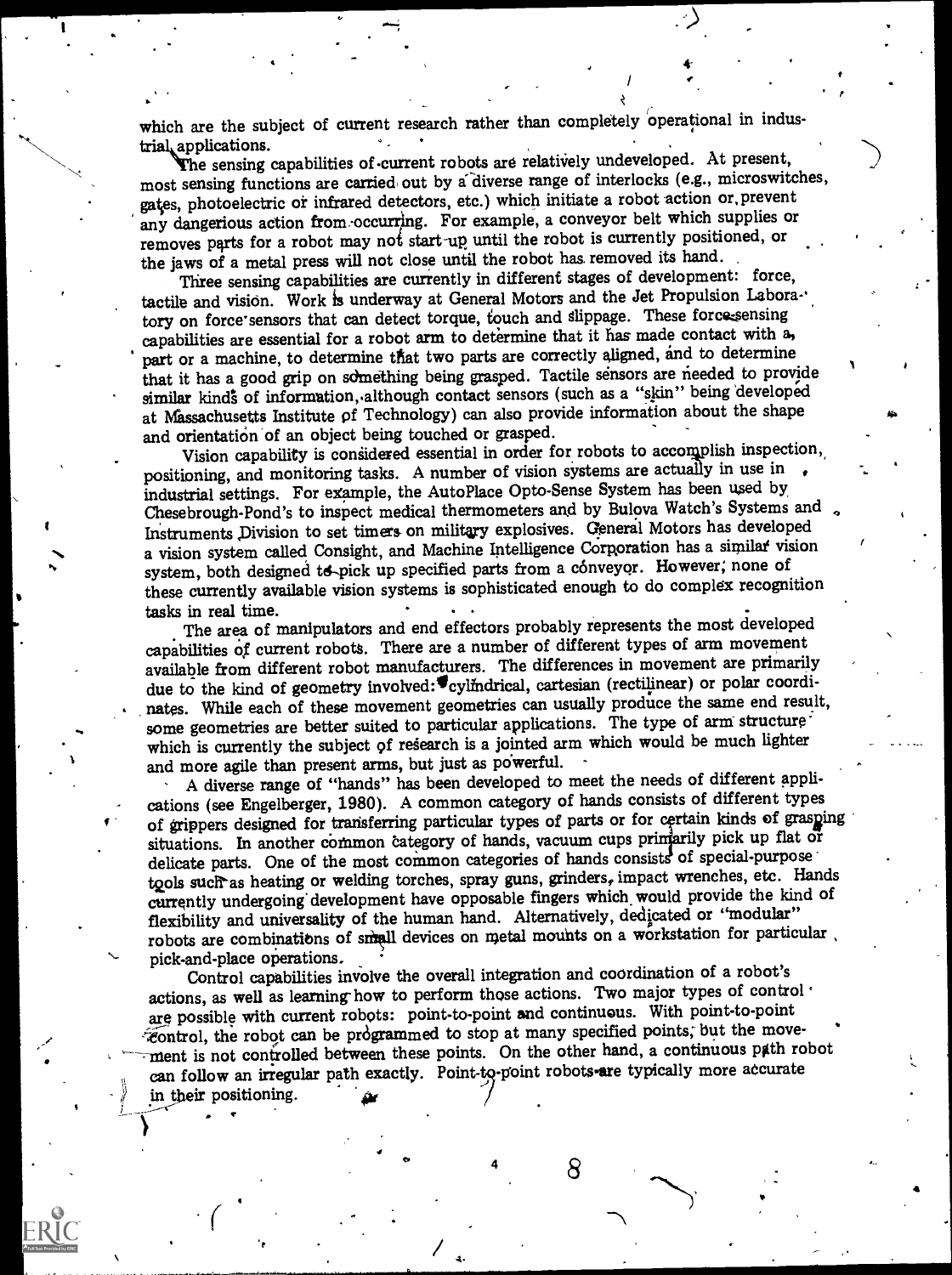There are three major ways to program robots at present. In the teach and playback approach, an operator specifies the desired positions by means of a teach box or<br>by actually putting the arm through the desired action (called a walk-through). In both these cases, the robot simply records the points or path and repeats it on cue. Alternatively, it is possible to specify the desired actions of the robot procedurally, in the form of a computer program. A number of programming languages such as VAL (Shimano, 1979), AL (Finkel, Taylor, Bolles, Paul & Feldman, 1975), TEACH (Ruoff, 1979), Autopass (Lieberman & Wesley, 1977), and LAMA (Lozano-Perez, 1976) have been developed and are in use in industrial applications or research projects. Higher-level software, which allows goal-directed programming where the operator has only to specify the end result desired rather than the entire sequence of operations, has been under devel-'opment in the artificial intelligence field for some time (e.g., Fikes, Hart & Nilsson, 1972). However, development of such higher-level languages requires a considerable understanding of decision-making, planning, and modeling processes, still emerging at-this-time.

Communication capabilities encompass the nature of all interactions between an operator and a robot. The simplest form of interaction is when a button box or switches are used to control or instruct the robot, and lights or alarms indicate states. A more sophisticated level of communication exists when human -robot dialog proceeds via a command language which is displayed at a terminal. This obviously allows a much-greater range of possible interactions than with the fixed set of alternatives possible with switches and lights/alarms.

On the other hand, voice input and output offer the greatest flexibility in human- $\cdot$ robot-interaction, since these allow the operator and machine to communicate from different locations and in circumstances where the operator needs hands and eyes for the task. Considerable research has been conducted in speech recognition and synthesis (e.g., Reddy, 1975) and many limited-capability systems are already in use in industrial applications (e.g., Martin, 1977). Voice input/output may become the major mode of robot-human communication in the future.

\*

The last category of capabilities shown in Figure 1 is loconfotion. The simplest form is to have robots mounted on rails or overhead tracks-so that they can-move along with a part on a conseguer line or move to another work station. This kind of locomotion is already used in a number of industrial applications. Research has been con-.ducted on various kinds of wheeled and tracked robots, particularly in the context of the space program (e.g., Gatland, 1972), and this work continues. 'In addition, there have been a number of research efforts on legged robots which are capable of moving in terrain that is very rugged and around obstacles.

In addition to the major capabilities discussed above, a number of other considerations should be mentioned. One important practical aspect of a robot is the type of power source: pneumatic, hydraulic,'or electrical. The kind of power source affects the total load-the robot-can handle, the energy requirements, and the type of safety considerations. Another consideration is the overall size of the robot; most robots are large, requiring 50 square feet or more for a workspace. On the other hand, newer robots such as Unimation's PUMA more closely match human size requirements.

#### **Applications**

T

Settings. Ten major categories of robot work settings are identified in Table 1. Each of these presents different operating conditions for a robot. Factory settings typically involve noise, heat, vibration, and hazardous substances. Applications in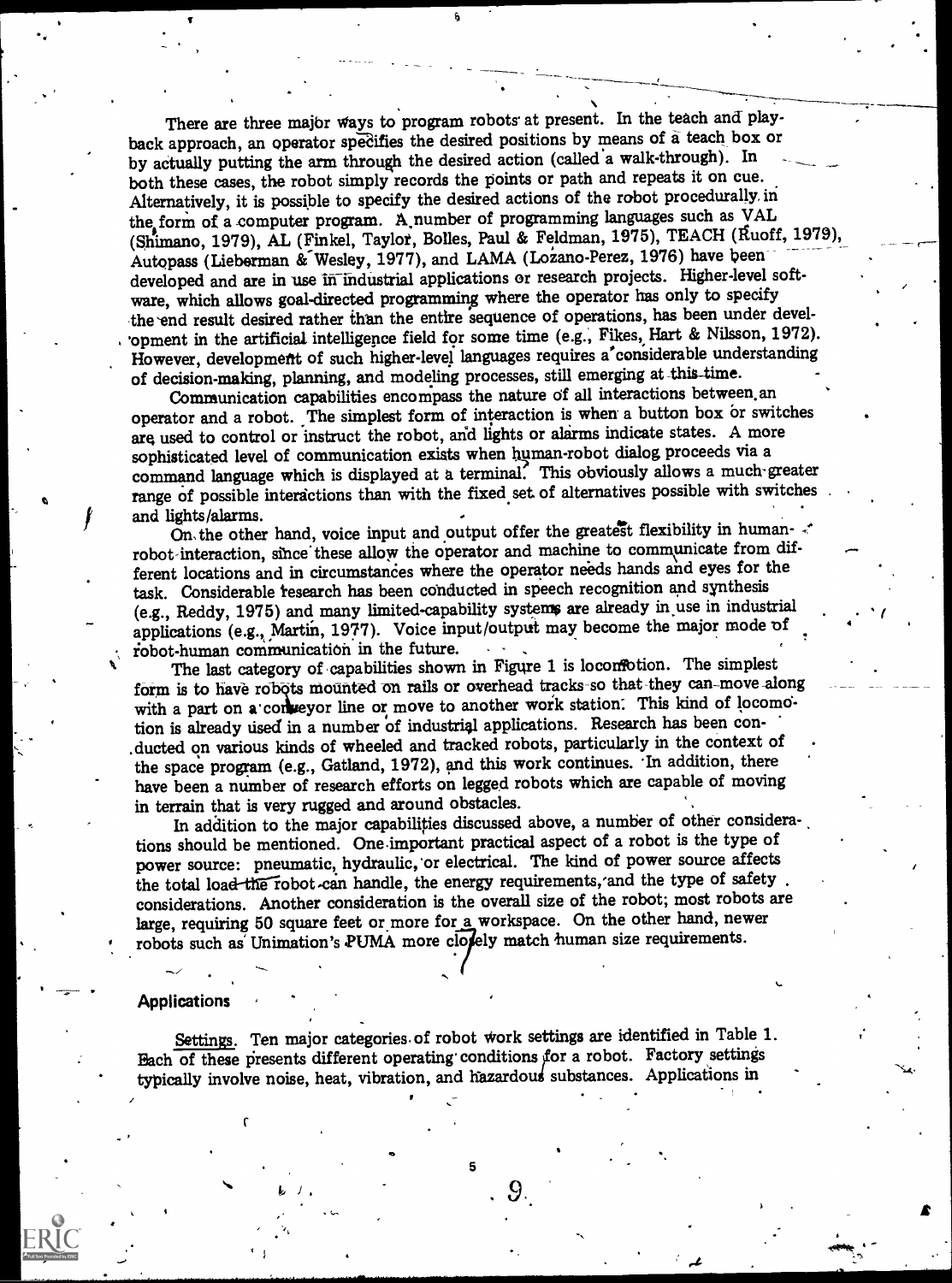#### Taxonomy of Robot Settings

**Table** 

#### 1, FACTORIES

Manufacturing (welding, machining, painting, moulding, etc.)

.

 $\overrightarrow{a}$ 

. )- \_.

 $\bullet$  Light Industry (assembly, inspection, repair, loading, packaging, etc.) .  $\left( \begin{array}{ccc} 0 & 0 & 0 \\ 0 & 0 & 0 \\ 0 & 0 & 0 \end{array} \right)$ 

#### 2, OFFICES & INSTITUTIONS (Hospitals, Schools, Prisops,,etc.)

Distribution (mail, supplies, food)

 $\mathcal{L} = \mathcal{L}$ 

- .  $P^{\perp}$ Cleaning (floors, windows, trash)
	-

#### SPACE

 $\sum_{i=1}^{n}$ 

'it

/

 $Y = \mathcal{F}$ ,  $\mathcal{F}$ 

 $\mathbf{I}$  is a set of  $\mathbf{I}$ 

- 3. SPACE<br>Space Co في مستوى بالدين<br>Satellite في مستوى بالدين بالدين بالدين<br>Satellite في مستوى بالدين بالدين بالدين بالدين **. Space Construction, Maintenance.** 
	- **•** Satellite Retrieval, Inspection, Servicing
	- **Planetary Exploration**

#### 4. UNDERSEA

- . Surveying
- **Search and Rescue**
- Cable Laying, Construction
- $\blacktriangleright$  Extraction

#### 5. MINING/OIL & GAS

- Extraction/Drilling
- Rescue (firefighting, boring)
- Processing

#### 6. NUCLEAR PLANTS

- Maintehance
- $\bullet$ Emergency Operations

- $\begin{array}{ccc} \text{7.} & \text{HOME} \ \bullet & \text{Housekeeping} \end{array}$ 
	- Food, Preparation '
	- *Security*

#### **AGRICULTURE**

**• Harvesting and Planting** 

**Example 2014** (2014) 1996 (2014) 1997

● Crop Dusting

#### 9. CONSTRUCTION

- **•** Excavations
- Structure Erection/Demolition

, and the set of  $\mathbf{A}$ 

. .

 $\ddot{\phantom{0}}$  .

- ,

10 \ .......

#### 10. MILITARY  $\bullet$

Combat (weapons systems) **•** Supply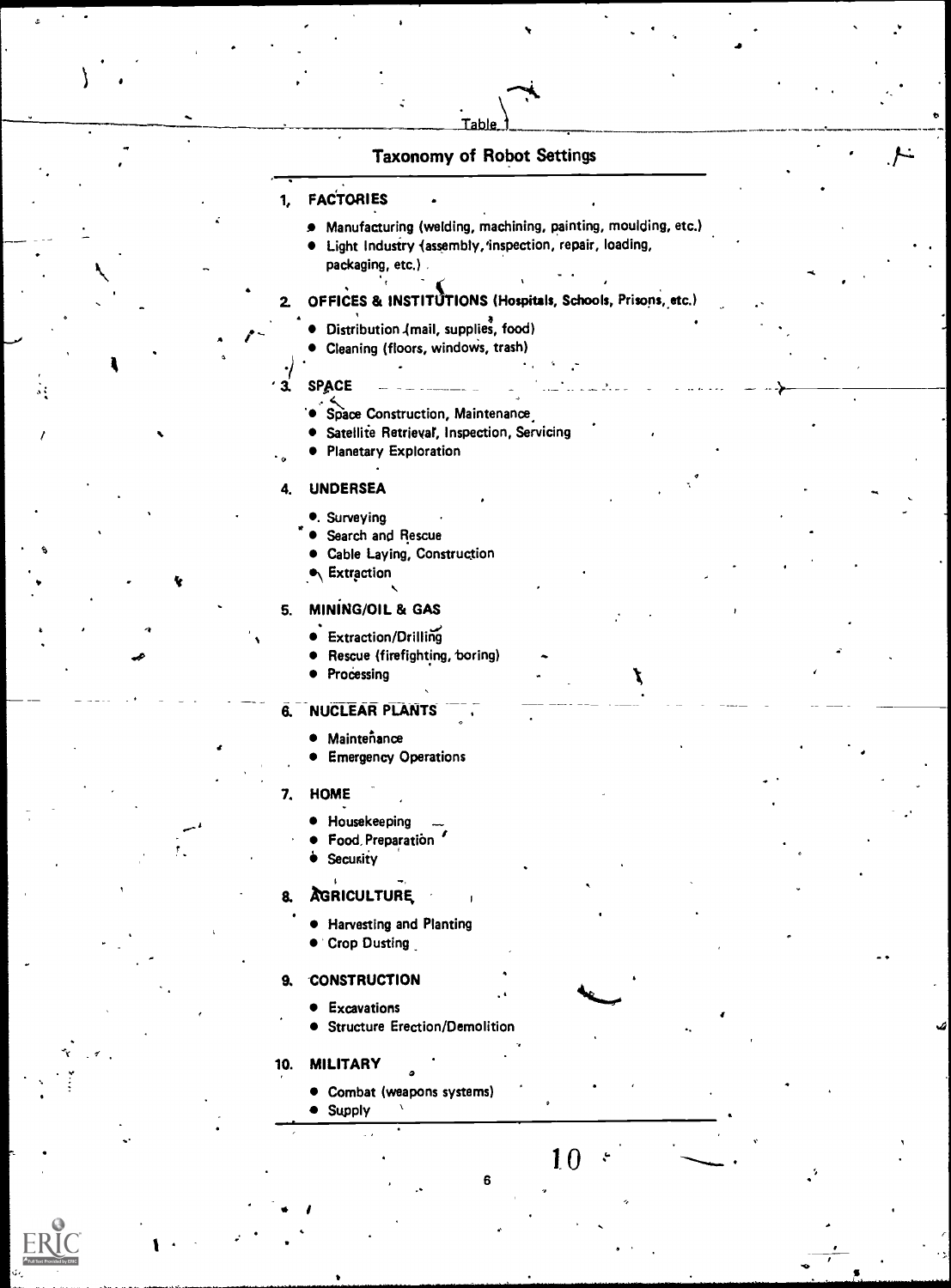. offices and institutions normally occur in a populated setting and with largely untrained operafors,-(For-example, mail and delivery robots used in-offices and hospitals are generally loaded and unloaded by clerical staff). Space, undersea, mining and nuclear .plants all involve extreme conditions of one sort or another (eg.,:pressure, temperature, poor visibility, corrosives, radiation).

In the home setting, the workplace is quite complex and the robot must be especially benign to interact with children, pets, visitors, etc. In both the agriculture and construction settings, robots must deal with a variety of terrains, climatic variations, and complex navigation/locomotion patterns. In the military setting, robots must meet special requirements such as hardening, standardization, and field deployability.

Note that while most of the present applications of robots are in factory settings (specifically, manufacturing), research has been conducted on the application of robots in all of the settings described in Table 1. A conference on Military and Space Applications of Robotics was held at the National Academy, of Sciences in Washington, DC., in-November, 1980.---Though-human-factors engineering was hardly mentioned, both the Army and Air Force have bees developing some associations between this discipline and robotics, and the Navy has sponsored research in teleoperators. The Army's Human Engineering, Laboratory is investigating the use of robots in munitions loading and battlefield transfer to artillery and in depot repair of heavy vehicles.

Different settings can require different capabilities. Robots in work settings such as undersea, nuclear, plants, or agriculture may need locomotion capabilities which may not be required in factories or homes. Vision may be needed in some applications, but tactile sensing may be more critical in others. Not every robot will heed all of the capabilities outlined in Figure 1, although die more capabilities, the, more-ver§atile the robot.

Work environments may be farther differentiated into those presently in existence into which robots may be introduced, and those that will be designed or redesigned for them. Within the former, robots may displace manual operations or semi-automatic operations, such as numerical control and hard automation. Within the latter, robots may be "distributed" (special-purpose equipment under central control) or "stand alone" (single machines or groups of machines operating autonomously). Newly designed workplaces can be engineered to optimize the capabilities of the robot. On the other-hand, existing workplaces have usually been designed to accommodate human capabilities and the robot will have to adapt. Consider the design of robot hands. In a workplace specifically designed for a robot, products or parts may have special handles to ensure a good grip by a certain type of robot hand. It may be difficult for a human to handle this specially designed part. However, in introducing a robot into an existing workplace, its hands mfist be able to grip products or-parts designed for human handling. It may be difficult to design a robot hand to do this.

Operations. Some of the operations for which industrial robots are being or, might be used are indicated in Table 1, under various settings. Table 2 shows current and future operations for industrial robots, as specified by Engelberger (1980), President of Unimation, Inc., or projected for the Air Force's ICAM project (described later) and so designated (Toepperwein, Blackmon, et al., 1980). An impressive studentstaffed investigation-of robots at Carnegie-Mellon University (Miller, 1981) has classified robots in three categories: those which simply move workpieces ("pure displacement"), those which process workpieces as well as move them ("displacement and processing"); and those which inspect workpieces as well as move them ("displacement and inspection"

Some operations such as transfer, as well as spraying, welding, drilling, or machining, can be accomplished by relatively simple arm manipulations (either with or without sensors). A task such as assembly requires some more complex arm movements by one or more arms with one or more sensors for coordination. Inspection tasks can require

11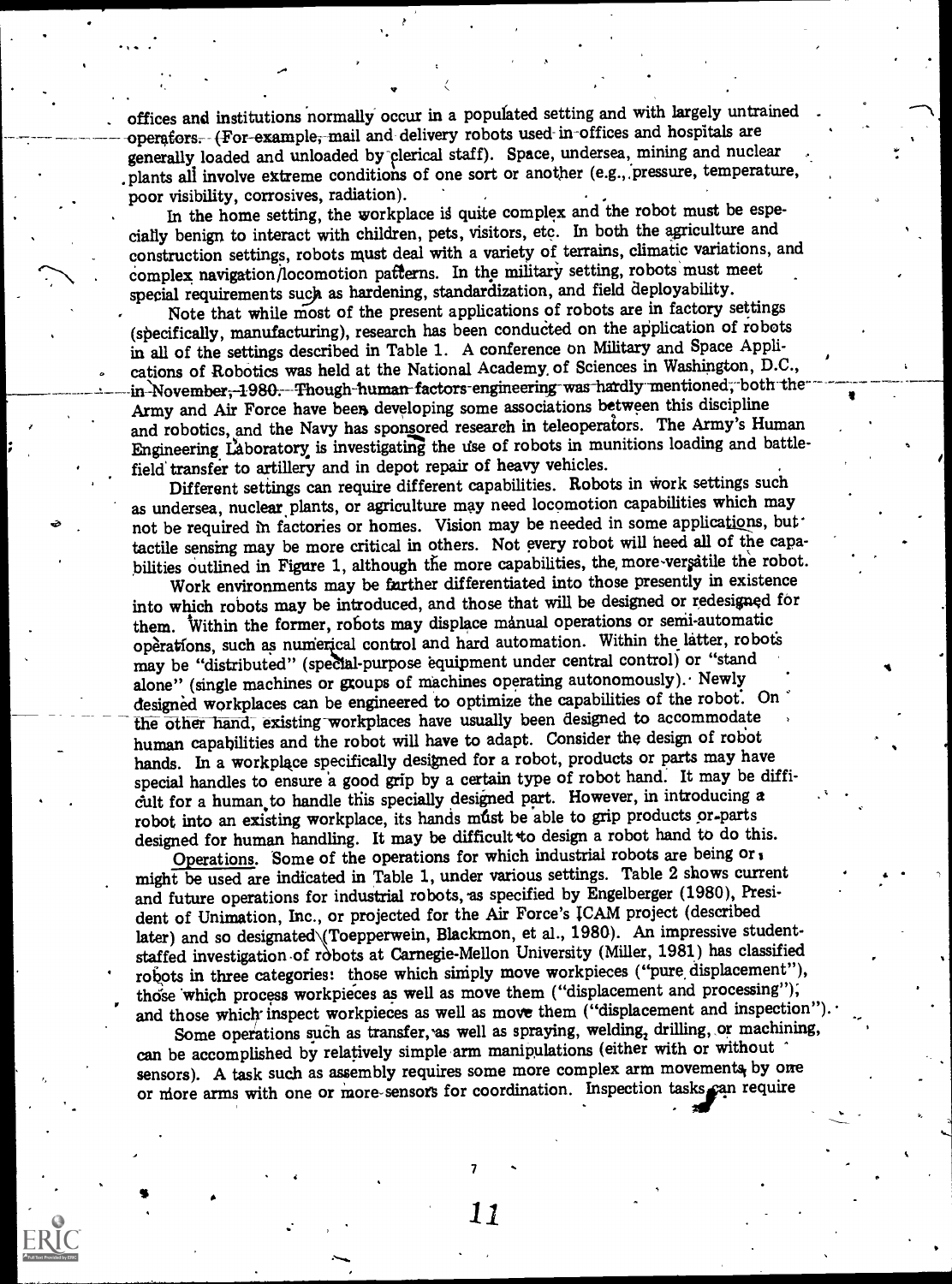Table 2

Applications of Industrial Robots CURRENT: Brick Manufacture Die Casting Glass Handling Spot Welding Press Work Arc Welding **Heat Treating, Annealing** Flame Cutting Transferring (Pick and Place) Investment Casting, Swaging Forging . Assembly (Simple) Spray-Painting-**Electroplating** Plastic Moulding Foundry Work (Limited) (ICAM) Machine Tool Loading, Changing Sheet Metal Drilling, Routing (ICAM **Deburring** Pattetizing (Loading, Unloading) FUTURE: Packaging . Machining (ICAM) Package Distributing Sheet Metal Fabricating (ICAM) Warehousing Composite Materials Manufacturing (ICAM) -Troubleshooting/Repair Cleaning Parts Supervision Assembly (Complex) Inspection

visual, tactile or other information input. Analysis and diagnostic activities can involve troubleshooting capabilities (e.g., for repair or fault isolation) and planning  $(e.g., for locomotion or$ work scheduling). Supervision tasks can consist of self-monitoring of activity or the control  $\epsilon$ of other machines.

Spot welding in the manufacture of automobiles represents probably the majorapplication of robots in the U.S. and the world. Engelberger (1980) estimates that there are currently about 1200 robots in-use for this application alone: On an automobile production line, the robot must be able to remember several different body styles . (e.g., 2-door versus 4 -door) with different welding patterns for each. It has been suggested by Miller (1981), however, that four major problems remain unsolved in welding with robots: (1) automatic magazining, (2) clamping of parts to be welded, (3) control over welding parameters (and quality), and  $(4)$  precise positioning of seams. However, these "will gradually be surmounted. . . , with the development of better sensory feed-<br>back, oriented, and magazining devices."

Die casting was the original application area of industrial robots. The robot typically unloads the die casting machine, quenches the part, and then places it on a conveyor. In addition, the robot may also trim the part, load inserts into the die, or perform die lubrication.

Spray painting is an interesting application area because it constitutes a very undesirable environment for a human operator. Many solvents used in painting are toxic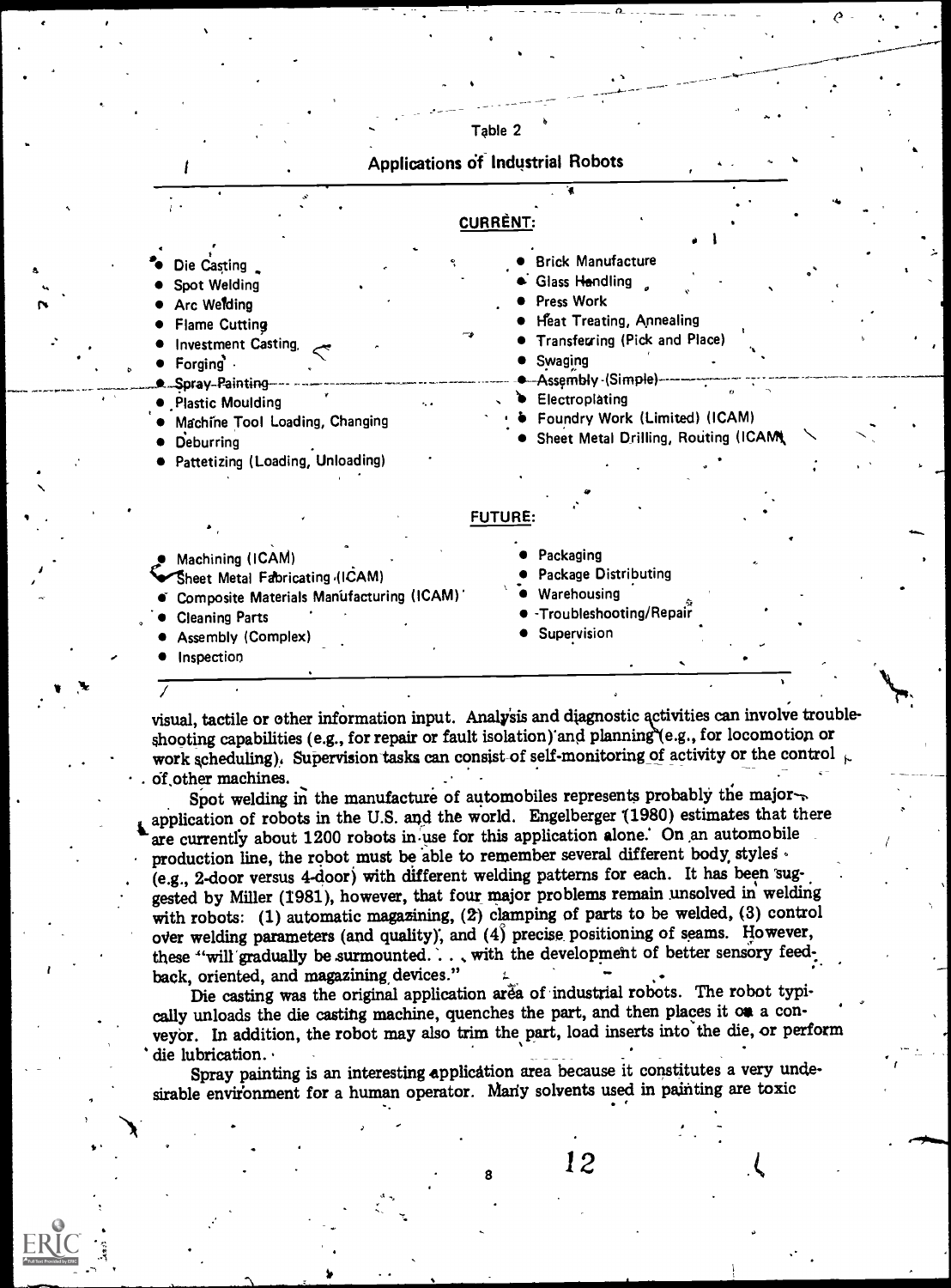and highly flammable and some are suspected carcinogens. In addition, noise levels in a paint "shop" are very high from the high pressure air discharge, of the sprayers. Thus, the use of robots in this application is quite humane. Furthermore, robots are capable of very uniform and consistent spraying.

Another interesting application, but for a different reason, is the use of robots for glass sheet handling. While robots are usually at a disadvantage when compared with humans for dexterity, this is not the case in handling glass sheets. Robot manipulators equipped with vacuum cups are able to pick up and move sheets of glass very efficiently. In addition to sheets of glass, robots are used to handle glass tubes (e.g., for flourescent lights) and television picture tubes...

As with different settings, different robot operations may call for different functional capabilities.. As already indicated, 'some of these capabilities have been developed, some are essentially still in development. In a continuum from simple to complex robot installations, variable assembly and inspection operations are located at the complex end. Complexity can be defined in terms of the variety of inputs with which the robot must deal through sensors and variety, of outputs which it must handle through effectors (actuators), as well as the demands these put on the "executive" (control) software. . Some kinds of inspection are involved in many robot operations, in addition to final quality control. A variety of robot operations can be found in assembly of numerous parts. (Welding is a type of assembly, but generally the term is used for more complex operations.) As will be emphasized shortly, robotic assembly becomes especially complicated. when a plant is engaged in batch production. Such assembly must be programmable to adjust to differences and variations in products. Since parts are unlikely to be precisely uniform, robot assembly must also be adaptable to slight alterations in tolerances. These needs present major challenges to sensors (especially visual and tactile), actuators,

and executive software.<br>
Scope of Industrial Robotics. It may be helpful to indicate the recent and potential  $\cdot$ growth of robots in American Industry. In the ten years between 1970 and 1980, the number of industrial robots in use has grown from 200 to approximately 3500. However, at the present time, almost one-third of all U.S. robots belong to six firms  $\partial\hat{u}$  iller, 1981), and it is estimated that half of them are being used in the automobile industry

 $\sim$  about 238,500 in the auto industry). Even it the growth rate for ropots indeed becomes 20-50% per annum, as various sources have predicted, relatively few workers will be (Engelberger, 1980). The metal-working industry seems to be the most likely locale for robots. The current 3500 American robots stand in contrast to about fifteen million American production workers, and about 2,973,600 machines in use in the metal-working industry (including about 238,500 in the auto industry). Even if the growth rate for robots indeed becomesaffected in the near term, and the proportion of robots among industrial machines will remain relatively small. In the more distant future, robots may displace some proportion of the 1,178,520 metal workers' in assamhly jobs (91% of those in all manufacturing), the 280,050 employed as checkers, examiners, inspectors, and testers in metalworking ... (37%), and the 55,430 (8.8%) in packaging. Much depends on how versatile robots become, especially in acquiring rudimentary sensors. Miller (1981) concluded:

> Nearly seven million manufacturing production workers (nearly 7% of the total workforce) do the types of jobs which currently are, or soon will be, in the domain of industrial robots. But robots cannot do all of these tasks in the foreseeable future, especially if they are retrofitted into existing facilities. More realistically, robots which are commercially available today could possibly perform nearly 16 percent of operative tasks within those manufacturing operations where robots are well suited (with estimates ranging between 8 and 32 percent); sensor based robots\_could possibly perform 40 percent of these operative tasks (with estimates ranging

> > 9

 $\overline{\phantom{a}}$ 

1 3.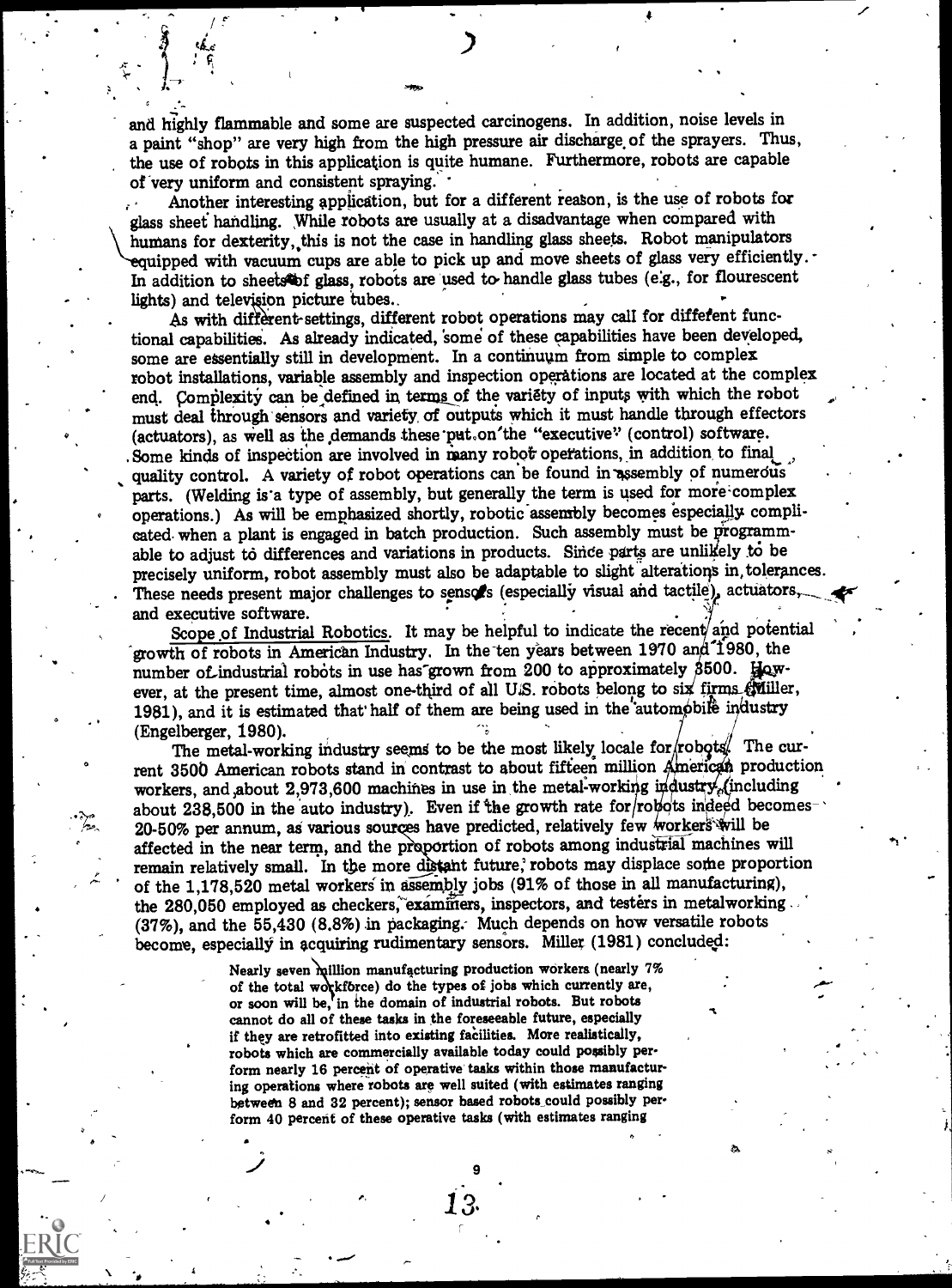between 20 and 80 percent). In the short term, maybe as many as two percent of the entire workforce could possibly be replaced by robots. Within the next two decades, maybe this number will increase to 4 percent.

#### Criteria for Using Robots

At least six criteria should be considered in deciding whether to use robots instead of humans, short of societal or organizational impacts or ethical considerations. Some br all of these can be applied also to decisions about using robots instead of hard automation, by substituting that term for humans.

- (1) A robot does what humans don't or cannot do.
- $(2)$  A robot does what humans are not available for doing.
	- (3)  $\Lambda$  robot does what humans do but shouldn't do (e.g., due to dangerous or alienating work).
	- $(4)$  A robot does what humans do but does it better  $(e.g.,$  quality).
	- (5) A robot does what humans do but does it at less cost.
	- $(6)$  A robot cannotido what humans do.

Financial. A manufacturer is primarily interested in the return on investment (such as  $20-30\%$  minimum), and the payback period (no more than  $2-3$  years in the U.S., probably longer in Japan). Costs include that of the robot itself and installation costs (perhaps as much as the robot itself), of testing (over some extended' period), engineering, accessories tooling, redesign of the workplace, protective coverings, software programming, and operator and maintainer training. Ongoing costs include maintenance and periodic overhaul, operating power, and administrative functions. Viability considerations include the rate of production (essentially, cycle time and mean time between failure plus mean time to repair). Against costs must be compared the number and wages of persons replaced and robot/person ratio (with consideration of the number of shifts the persons worked and the robot will work). En'gelberger (1980) has provided a discussion of current costs of industrial robots. Reliable estimates of software costs are difficult to obtain; as with computers, they can exceed hardware costs and incur substantial overruns.

Production. A distinction must be made between mass production of one or a few items, with little or no change in any operation or product over a-considerable time period, and batch production, with mixes of products-variations in product family or style within the same time period or over a relatively short time period; volume of output is an important variable in either case. Assembly in batch production must be reprogrammed free tently. Actuators in assembly and machinery for producing parts may have to be changed as well, so frequency of setups is also a factor. A large proportion of American industry is engaged in batch production. Types of operations are also of significance; they may involve simple, repetitive actions, or more complex ones. The required extent of computer memory and programming can vary widely according to these production factors.

Parts. Parts to be transferred or assembled can vary extensively in weight, size, 'location, orientation, positioning, tolerances, and quality. Orientation is also "a touchstone of machine tool loading and unloading by robots? $'_{\alpha}$ (Engelberger, 1980). Some parts variation calls for robot versatility, other variation for robot vision. The` "bin picking" problem is notorious. Parts reach the robot in bins, or are otherwise scrambled, because it seems uneconomical to put them into some meticulous order

10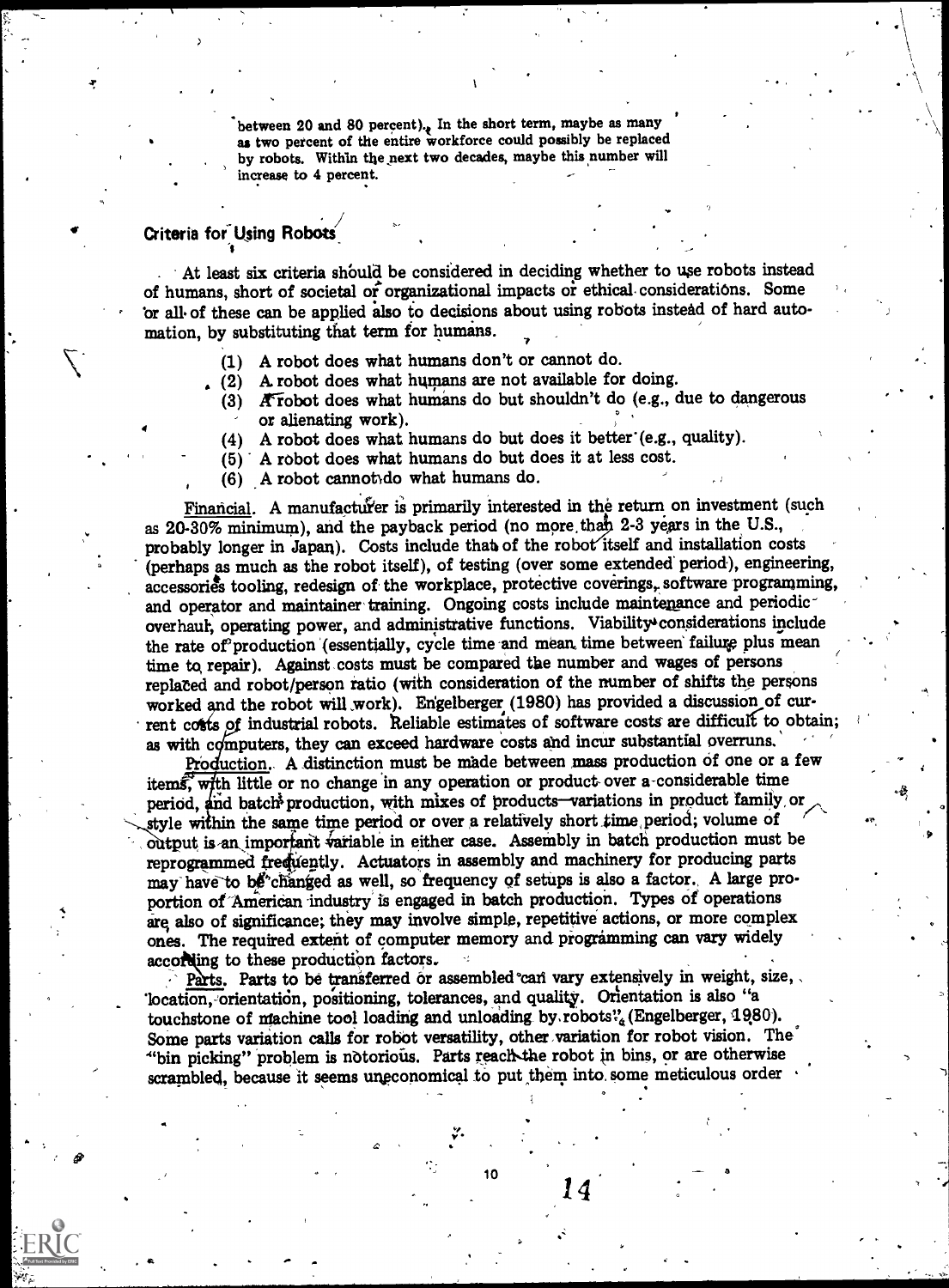and orientation in advance. The bins or tubs also function as buffer storage. The robots must recognize, identify and grasp these parts-too tall an order for practical applications to date, hough the problem is being researched. It exists also in warehousing. Factory "rationalization" of production and "group technology" would be one solution; "parts en route to finished goods are (then) never dropped into tubs for interdepartmental transfer or buffer storage. Their orientation can be maintained . . ." (Engelberger, 1980). Parts may also be defective, for example, screws; it would cost too much to be assured of no defects. Boothroyd (1977) commented as follows:

> One of. the main problems in applying automation to the assembly process is the loss in production resulting from stoppages of automatic workheads when defective component parts are fed to the machine. With manual workstations on an assembly line, the operators are able to diicard defective parts quickly and little loss of production occurs. However, a defective part fed to an automatic workhead can, on an indexing machine, cause a stoppage of the whole machine and production will cease until the fault is cleared. The resulting downtime can be very high with assembly machines having several automatic workheads. This can result in a serious loss in production and a consequent increase in the cost of assembly.

**t**ion of the state of the state of the state of the state of the state of the state of the state of the state of the state of the state of the state of the state of the state of the state of the state of the state of the

 $\gamma$   $\sim$   $\gamma$ 

 $\epsilon$  and  $\epsilon$ 

Quality. In contrast to the defective parts problem, many workpieces processed by industrial robots may be of better quality than those manually processed because the robots operate more consistently than humans or with greater precision. Though it may'become necessary to standardize parts and products so they can be processed and produced robotically, quality control as an outcome of robotics will depend primarily on the extent to which various sensing techniques—not just vision—can be devel-<br>oped and used for inspection of finished products.

Reliability. Considerations of MTBF and MTTR for robots have already been mentioned. Their reliability and durability are important factors. All mechanical devices are subject to wear and need periodic maintenance. Software is likely to contain bugs. Although it has been alleged that robots never take sick leave and are not subject to turnover like humans, that really is not so if these terms are generously interpreted.

Space. As Engelberger (1980) commented, "Most robots require substantially more floor space than do their human counterparts." Factories have been designed for human operations; ideally, to forestall "intrusions," future factories should be designed to accommodate, robots, or robots will be made smaller,'as apparently is being' done, though weight-handling capacity is a limiting factor. Some robots have to "stroll" or be synchronized with moving workpieces. In any case, robot siting is another criterion for their use.

Safety. Asimov (1950) published "Three Laws of Robotics": (1) A robot must not harm a human being, nor through inaction allow one to come to harm. (2) A robot must always obey human beings, unless that is in conflict with the first law. (3) A robot must protect itself from harm, unless that is in conflict with the first or second laws. Robot manufacturers and users are extremely concerned, for humane and other reasens, lest a robot inadvertently collide with a worker (who would not be expecting ah arm movement) or other equipment (damaging the robot as well); a fatality could seriously set back progress in robot adoption, it is believed. Various techniques have been introduced to assure safety. Toepperwein, et al, (1980) have discussed safety considerations extensively under the headings of protection against software failures, protection against hardware failures, fail-safe design, intrusion monitoring, deadman switches and panic buttons, workplace design considerations, restricting arm motion, and operator training (pp. 114-119).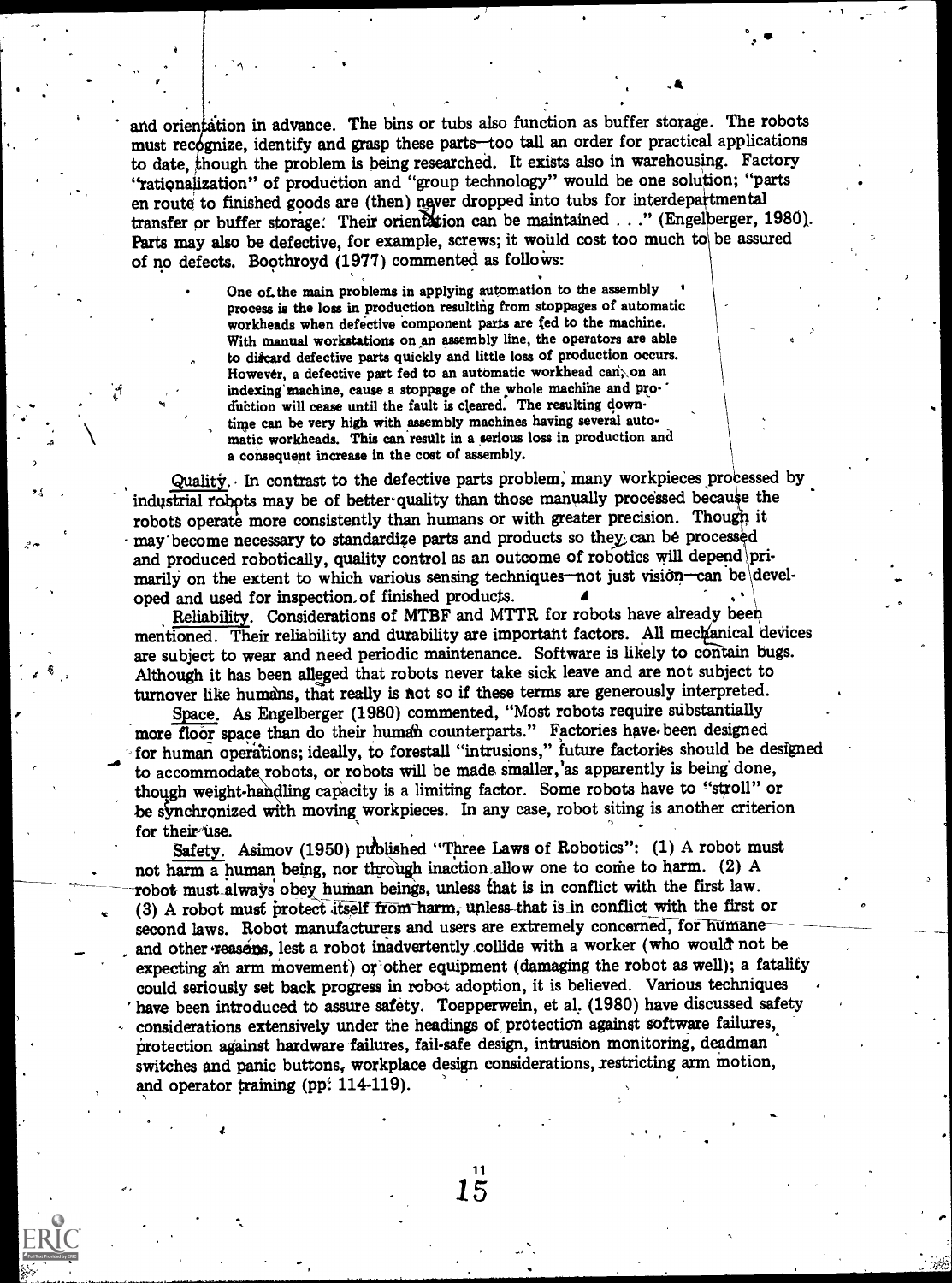Environment. Engelberger (1980) reviewed ambient factors influencing decisions to use robots or presenting environmental requirements: ambient temperature, shock and vibration, electrical noise and interference, liquid sprays, gases, and harmful particles; fumes and vapors, particulate matter, and risk of fire and explosion. Robots can stand a lot more ambient stress than humans in many respects but they are by no means impervious to harm. On the other hand, by being more impervious than humans, their environments may not have to conform to' the requirements for'humans (in industrial plants or on the battlefield), such as OSHA regulations. Yet, if robots and humans work together, the humans must be protected.

Management. Managerial considerations about installing robots include the time requirements for installation and extent of personnel resources, as well as prior 'experience with robots. Many industrial managers are conservative about innovations and may tend to resist them.

 $\bullet$  and the set of  $\bullet$ 

لب

#### **Prospects**

Many of the needs for improvements in robots have already been mentioned. The robotics community is optimistic about prospects for these, though'distressed that government support has been limited despite assistance from the National Science Foundation, NASA, and increasingly the military departments. The community seems somewhat divided as to whether industry should wait until improvements arrive or make maximum, use of what is presently available. Perhaps those with the latter view realize how difficult it is to forecast technological change, in view of excess hope about technical breakthroughs and uncertainties about financial affordability: Machine vision is one of the more significant areas. C.A. Rosen (1979), Pregident of Machine Intelligence Corporation and formerly of SRI International, has concluded that "present robots and machine vision techniques are already sufficiently advanced to permit their initial introduction into factories on a pilot basis."

Toepperwein, et al. (1980) have presented a somewhat less encouraging picture:

Industrial robots are presently treated as semi-hard automation, i.e., performing repetitive jobs in long production runs and working with parts that are rigidly constrained and accurately positioned. This is directly related to the difficulty in programming new tasks and the inability to interact with sensory feedback data that would inform the system of misalignment of parts and error situations in<br>the work environment.

It may be that exploitation of human factors engineering will contribute to robotics progress/So will basic research being conducted at a number of universities and research centers. These efforts encompass.:problems in sensors, manipulators, locomotion, and control systems (including software). A considerable portion of this research is being conducted in the context of artificial intelligence. In fact, some of the more successful Work in this field has been done in a robotics framework (e.g., Winograd, 1972; Winston, 1977).

#### HUMAN FACTORS ENGINEERING

As stated in the Introduction, we view the primary human .factors engineering issue in robotics as the division of labor between-robots and people in an overall enterprise.

12

 $6 \frac{1}{2}$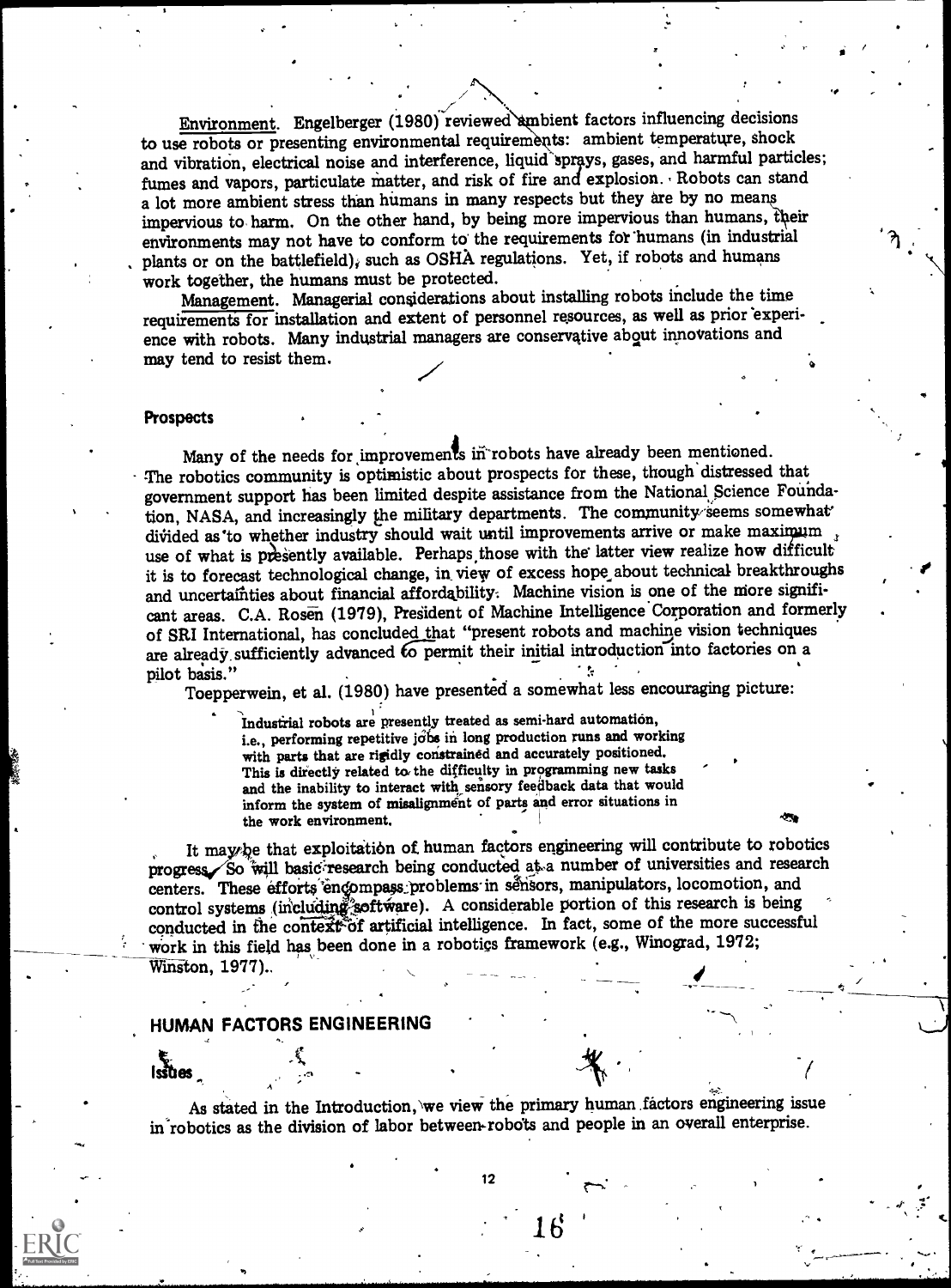We must first try to analyze what roles people will play before examining such human factors engineering issues as design, procedurization, and protection.

 $\sum_{i=1}^{n}$ 

r

dal

 $\bullet$  -  $\bullet$ 

,

A ractors engineering issues as design, procedurization, and protection.<br>
Division of Labor; Past attempts to allocate functions and tasks between man -------------------------------and machine have followed the "MABA-MABA" model first adduced by Paul Fitts, a very generalized type of guidance indicating what "Men Are Better At and Machines Are Better At." For robotics, it might be rechristened HABA-RABA-"Humans Are Better At and Robots-Are Better At." We see insufficient assistance,to designers in such a broad approach, though it can have some heuristic value. More advantageous is a detailed analysis of relative abilities, such as the one presented by Komali, Moodie, and Salvendy (1981) and Nof, $\cdot$ Knight, and Salvendy (1980). These industrial/human factors engineers have developed a "job and skills analysis approach" in which the relative abilities of humans and current industrial robots are compared in considerable detail, within the categories of "(a) action and manipulation, (b) brain and control, (c) energy and utility,  $(d)$  interface, and  $(e)$  miscellaneous factors."

According to Nof, et al. (1980), usually three cases can be identified in deciding between human and robot: (1) Whether a "task is too complex to be performed eco-<br>nomically by an available robot"; (2) whether "a robot must perform the job because of safety reasons, space limitation, or special accuracy requirements"; and (3) whether "a  $\alpha$ robot can replace a human operator on an existing job, and the shift to robot operation could result in improvements such as higher consistency, better quality, etc." as well as cope with labor shortages. Such criteria have been rioted earlier in this article. The authors wrote that their table of detailed robot abilities can help make the decision in the third case. They developed their "job and skills analysis for robots" as a modi: fication of their detailed table and applied it to the assembly of a water pump.

Valuable though these two analyses are, we have taken another-approach by identifying nine types of tasks that are likely to be required for any industrial operation that might involve robots. We suggest that generally humans and robots may perform. jointly within each of these-though in some cases, one or the other may act alone-and that humans and robots should perform symbiotically over the entire set of tasks. Just how the labor is divided will depend on relative abilities and on the kind of setting and operation, a matter for careful investigation and analysis in each case. Our set of tasks is more encompassing than those described by the authors cited. Although our approach is oriented toward effective performance as the prime objective, other criteria (such as cost) ,should also be considered, since they can be very important.

For easy human information processing, ours is called the "simbiosis" model. (Forgive the misspelling.) The nine tasks are: Surveillance, Intervention, Maintenance, Backup, Input, Output, Supervision, Inspection, and Synergy.

Surveillance means monitoring. This kind of task is required for all types of automation. Some' human monitoring will always be required, we presume, for roboticized operations, though robots may also engage in self-monitoring and produce warning signals as well as status indicators. The division of labor can take various forms.

Intervention by humans can consist of setup, startup, and shutdown, programmi and reprogramming, "teaching" the robot (by lead-through), on-line editing for small \ changes during the operating cycle, and taking corrective actions in case of malfunctions, misalignments, defective feeding, and positioning errors. Robots may, themselves make interventions. ' ,

\_\_ Maintenance may be periodic or emergency. It can involve either hardware or soft-. ware (as in debugging). It may-be applied-to-the robot itself or to ancillary equipment, It can encompass troubleshooting, repair, calibration, and substituting a standby robot. Robots can engage in self-diagnoses. ,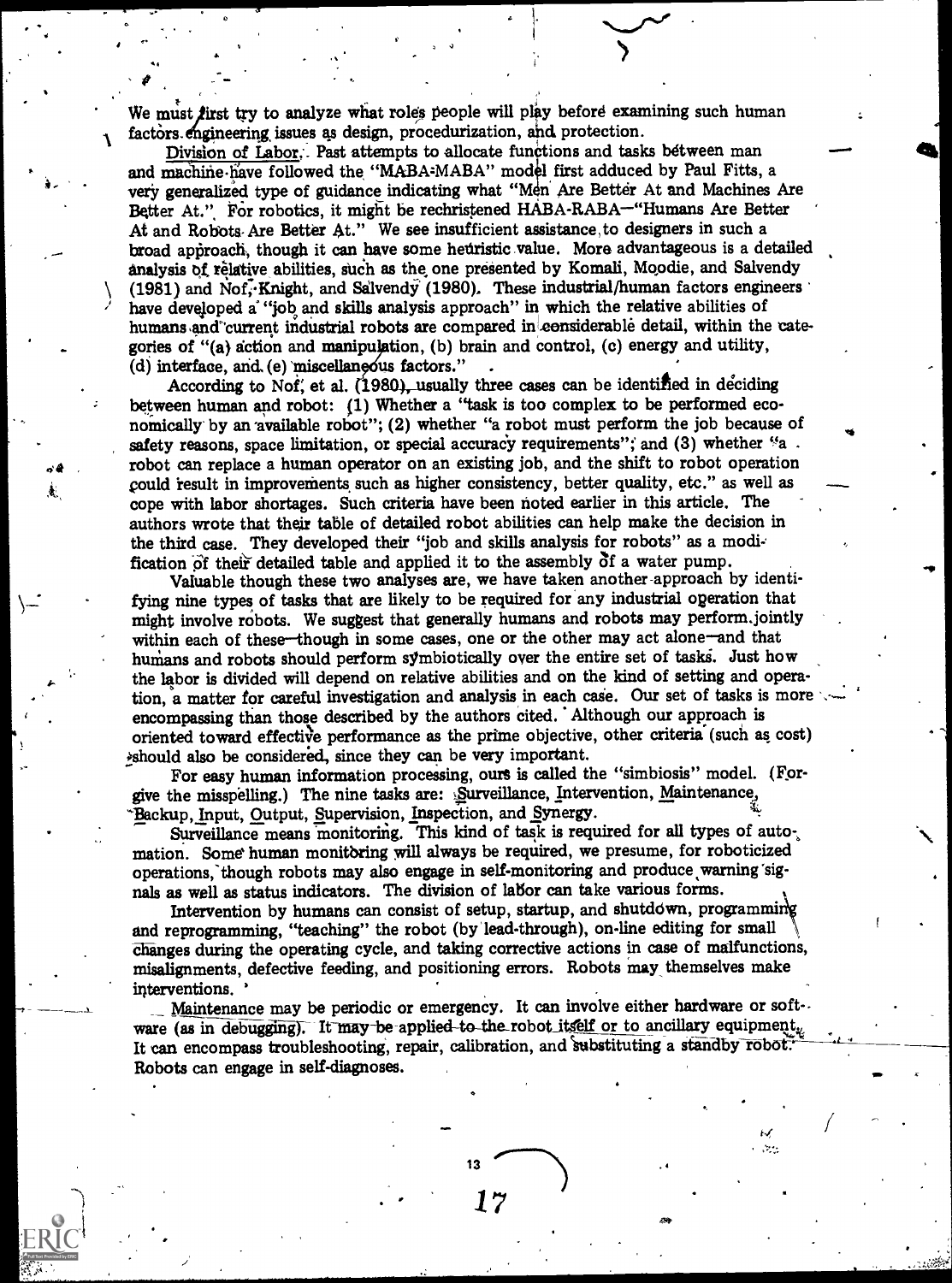Backup can consist of substituting manual operation for robotic, though, as just indicated, robot redundancy may often be preferable. Backup occurs with breakdown; without backup, industrial production can be seriously degraded, with financial losses. Backup will be needed also in non-industrial settings, as is true for all these generic tasks.

..0

Input refers to the front end of a robotized operation and is especially important, for assembly of numerous parts. Parts have to be fed manually into magazines, certainly until robots can pick them out of bins; from magazines they can be delivered to robots in a relatively orderly fashion through various conveyor and structural methods. A robot can then pick up a part and transfer it, perhaps after identifying it, as input to assembly operations.

Output involves dealing with a workpiece or product after it has been processed by a robot. It maybe transferred by a human (machine-aided), by another robot, or by a conveyor to another process or to packaging. It may 'be a reject. A simple kind of manual output task is sweeping up the cuttings on the floor; no robots have been devised for this.

Supervision entails overall management of the humans and robots at work, the planning of operations, and dealing with emergencies. It should not be confused with "supervisory control," which is included in synergy, below. Supervision is likely to be mostly human. However, robots can collect piocessing data (output, errors, etc.), as information for management.

. Inspection can occur during processing and as quality control of products. Though robots may eventually be able to perform much of the inspection task, instances ofuncertainty could be referred to human inspectors. Humans and robots may complement each other in other ways in inspection.

Synergy is the combination of human and automatic (robotic) actions in various aspects and portions of an operation, so the operation is more effective than it would be if only a human or a robot executed it. "Supervisory control" illustrates synergy in teleoperations. In an assembly operation, some tasks may be performed by robots and some by humans. The Komali, et al. (1981) water pump example illustrates synergy.

'Symbiosis may be requfred particularly near the complex end of the robotics continuum, in inspection and assembly. It should be noted that we did not invent using the term "symbiosis" to characterize relationships between people and robots. Engelberger (1974) stated:

> Even the most sophisticated industrial robot in the field today would' have to accept being called a mere oaf as a high accolade. Nonetheless, there is already a tattering, reaching out between these two very dissimilar organisms, robot and man. Consider ithe die casting plant wherein five industrial robots may be producing castings under the supervision, tutelage, and tender care of one human worker. The human worker schedules work load, programs the robots, ministers to the robot's service needs, and monitors the robot's output. In symbiotic response, the robot relieves the human organism from physical hazard at the bed of the die casting machine and from mental debility from the boring repetitiveness of the task.

Hammer forging classically involves a team of operators who feed furnaces, transport hot billets, descale the hot billets, feed billets through sequential dies, feed hot parts to trim presses, deliver finished parts and dispose of scrap. The job always entails some of the severest drudgery and very often it requires surprising artistry. In a man-robot partnership, the drudgery is assigned to the untiring robot and the artis try continues to be man's contribution.

 $\boldsymbol{\mathcal{J}}$  and the set of  $\boldsymbol{\mathcal{J}}$ 

18

its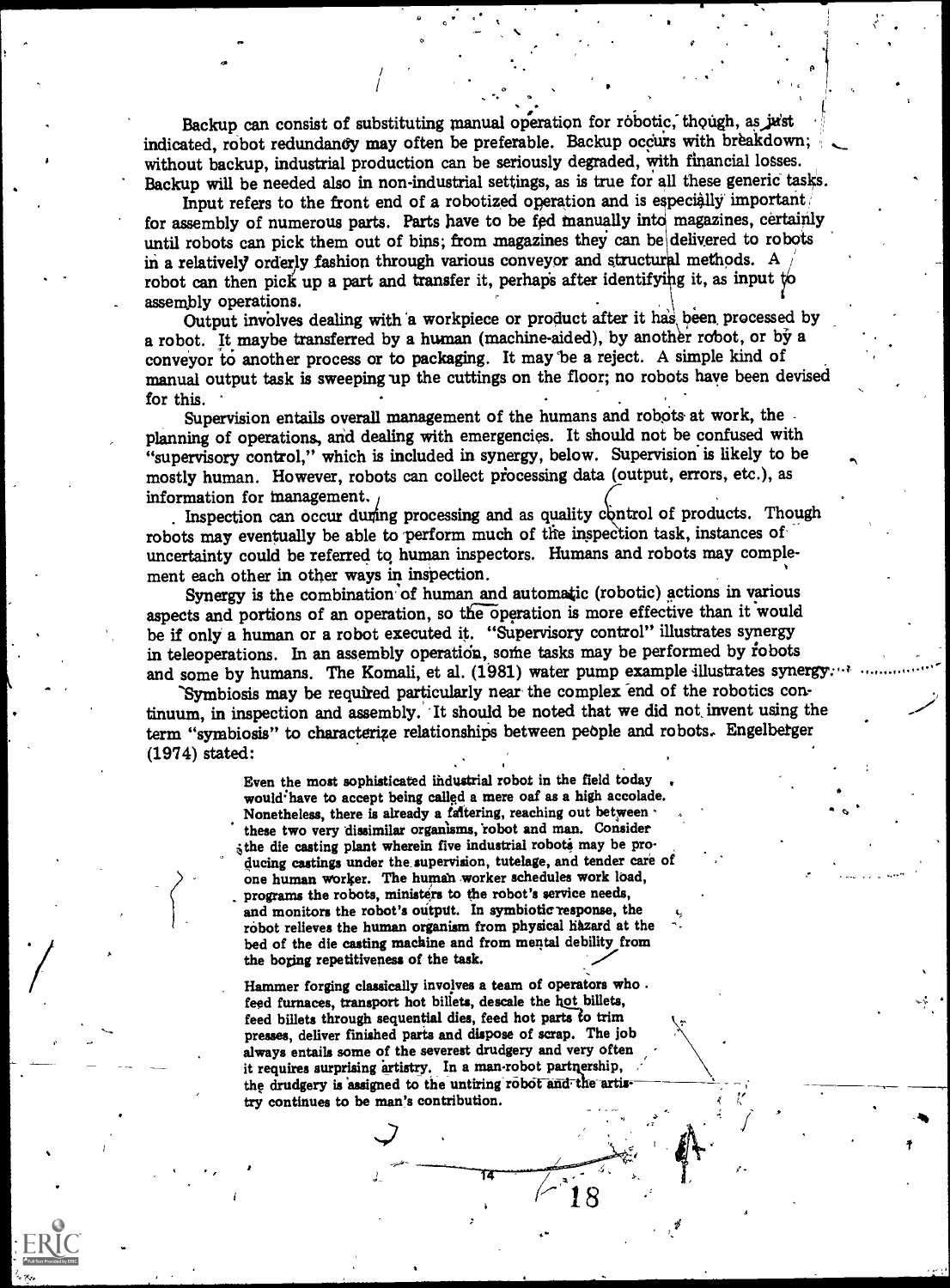This symbiosis is prevalent in most robot installations, even in those a cases when apparently a robot has completely displaced human labor. Wherever a robot seems to have taken over complete responsibility, there is ordinarily some people-kind of work that has been created elsewhere in the operation.

Further in his paper, Engelberger enlarged on the concept of symbiosis to predict that: "By 1984, sophisticated industrial robots working in junior partnership with knowledge workers and utilizing all of the technology that will have been digested during the decade, will have clearly demonstrated the obsolescence of human labor in fattory drudgery. One expects that broad adoption would, for social, political and

Other Issues in Human Factors Engineering. One of these is human engineering design of hardware and software. Hardware design involves control panels, including displays and controls, warning signals, workspace layout, seating, illumination, and ambient.conditions, Software design includes the programming and on-line languages used for the control computer and the presentation of software-determined information on a CRT or other displays. Another issue in the development of procedures, such as what, to do in robot breakdowns and in telephonic and other communications, and the incorporation of procedures in handbooks or computer data bases for CRT display. Protection is a third issue. As indicated earlier, it is a serious one. Although protection should be as automatic as possible, some techniques such as intrusion monitoring and warning devices are human factors engineering considerations, as are deadman switches and panic buttons.

Related Issues. People must be trained to carry out the various human responsibilities outlined in the foregoing discussion of division of labor (except for sweeping up the cuttings). Maintaining their proficiency in some of them, such as backup, can be a problem. Attention should be given to structuring jobs so they provide a reasonable . amount of satisfaction through diversity, and intrinsic or extrinsic feedback. The impact of introducing-robots on career development and organizational structure should also be considered, though here we are venturing somewhat affeld from human factors engineering.

Human-Robot Differences. Still further afield, but of interest, are questions as to flow the absence of emotional and motivational properties in robots may affect the people who interact with them, and reciprocally how the presence of these in humans may also affect those interactions.

#### **Investigations**

To date, essentially no empirical studies have addressed human factors engineering in robotics. However, there have been a number of analyses and expressions of views worth considering, as well as research related to robots. The work of Salvendy and his

associates hay already been described.<br>Teleoperators. Human factors engineering has come closest to robots in investigations of and applications to teleoperators. Where teleoperators have differed has been in the control function; humans have maintained control instead of programmed software, and thereby the interface between human and machine has assumed paramount concern. Nevertheless, it seems likely much can  $\bigstar$  fearned from human factors experience with teleoperators to apply to robotics.

The Air Force's Aerospace Medical Research Laboratory had an extensive research program-in-teleoperators (for nuclear power, tasks) in the late 1950s and early 1960s,

15

 $19$  results in the set of  $\mathcal{C}$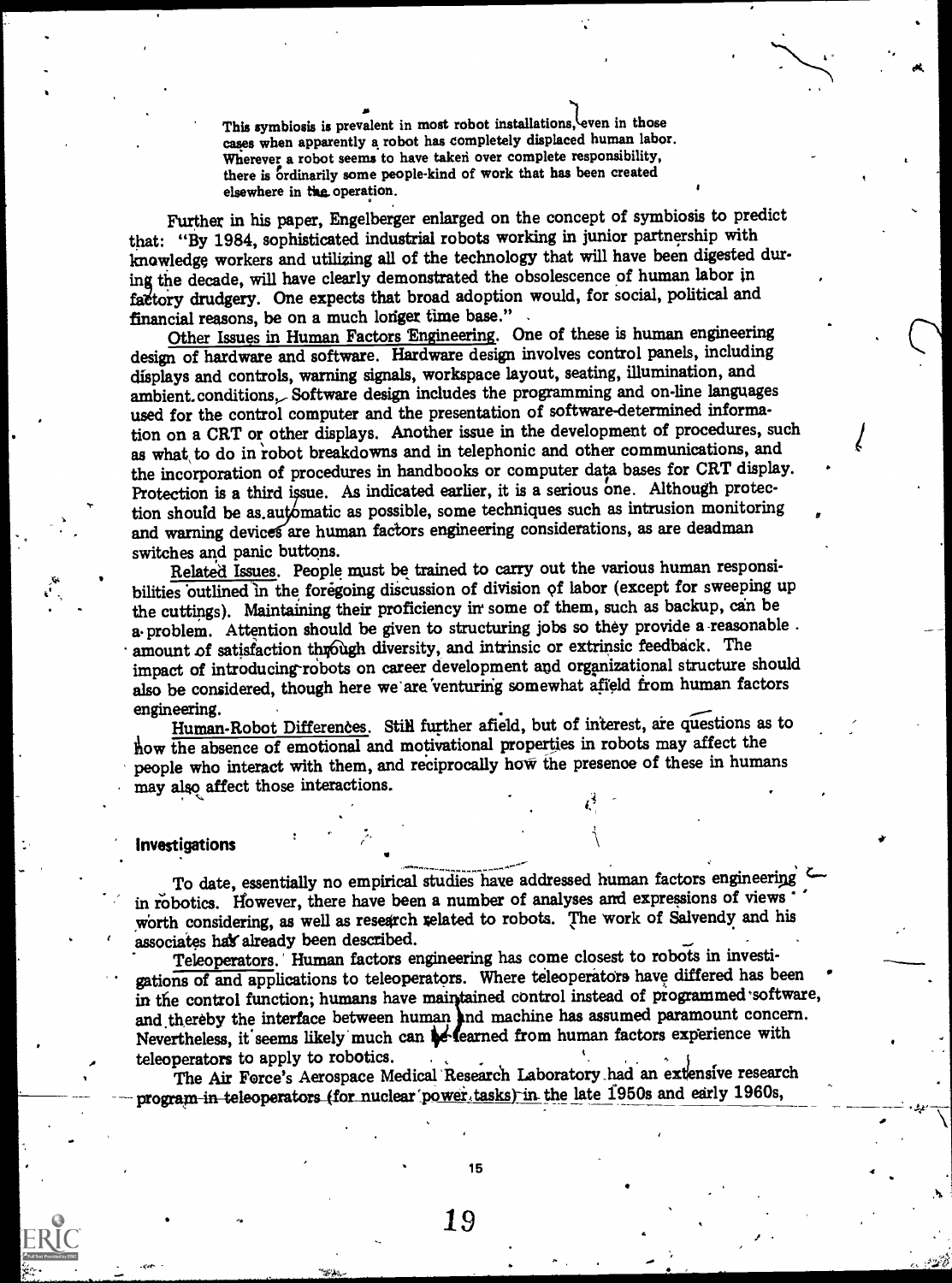summarized by Pigg (1961). R.W. Highland, a participant in that program, was quoted by Knowles (1962) as stating "that the time is especially ripe for a closer rapprochement between human, factors engineers and remote handling and nuclear power engineers." (Substitute robotics engineers for the latter to bring such sentiments up to date.) Highland and Knowles suggested that human engineering methodologies could be applied not only to remote handling but to nuclear power plants to minimize safety hazards, "but as yet no'particular effort has been made to apply them" (nor was any applied until Three-Mile Island, or shortly before it). Knowles, who reviewed teleoperations under the heading "robotology," criticized an engineering concept then current of a teleoperator as a replacement of a human operator, asserting that "the purpose of remote handling equipment is to extend, not replace, human capabilities."

at the Jet Propulsion Laboratory and Massachusetts Institute of Technology. Bejczy (1980) More recently there have been human factors engineering programs in teleoperators described the work at JPL and commented:

> Researchers in this area face four basic challenges: (i) construction of sensor information displays in integrated, easily perceivable, and task related forms; (ii) construction of efficient and simple control/command languages tailored to the mechanical, sensing, and electronic properties of the manipulator and to anticipated task scenarios; (iii) construction of hybrid (analog/symbiotic) interfaces to intensify the operator's command capapilities; and (iv) extending man-machine communication to audio-vocal charnels in order to deal efficiently with the demands of an increasingly complex control and information environment.

4

 $\mathcal{A}^{\prime}$  .

The MIT work, much of it funded by the Office of Naval Research, has been extensively described by Sheridan and Verplank (1978), Brooks and Sheridan (1979, 1980), and Sheridan (1980). Sheridan and Verplank commented that it was "interesting to consider a continuum along which the 'degree of automation' can vary from none, (direct manual control by person) to complete (hypothetical intelligent robot with no intervention by person)." The kinds of tasks each mix of human and computer control would be capable of would be measured in terms of unpredictability or "entropy." In other analyses of relationships between human and compûter, Sheridan and Verplank distinguished between sharing control by operator and computer (both active at the same time) and trading control (when one is active, the other is not); and Sheridan set forth ten levels of automation in decision-making. These continua have interest if only because we also have indicated a continuum of a sort between worker and robot, with various kinds of symbiosis alorig it. But the concept in Sheridan's work most pertinent, perhaps,,to our analysis is that of "supervisory control," mentioned earlier. This is a "hierarchical control scheme whereby a teleoperator or other device having sensors, actuators, and a computer, and capable of autonomous decision-making and control over short periods and restricted conditions, is remotely monitored and intermittently operated directly or reprogrammed by a person" with his own local computer. Sheridan and Verplank noted:

> The physical separation of local and remote computer is not necessary in aircraft, industrial plants, or other systems where the operator is physically nearby, and where supervisory control is used for reasons other than physical remoteness and limited communication channel capacity between human operator and the objeet of control. In such situations supervisory control may be advantageous, nevertheless, to achieve faster or more accurate control, or to control simultaneously  $*$ in mdie degrees-of-freedom than the operator can achieve by direct servo-control, or to relieve him of tedium.

Brooks and Sheridan (1979) labeled their system for supervisory control of manipulation "Superman" (pun intentiónal, we presume

16  $\rightarrow$  20  $\rightarrow$  20

a

1'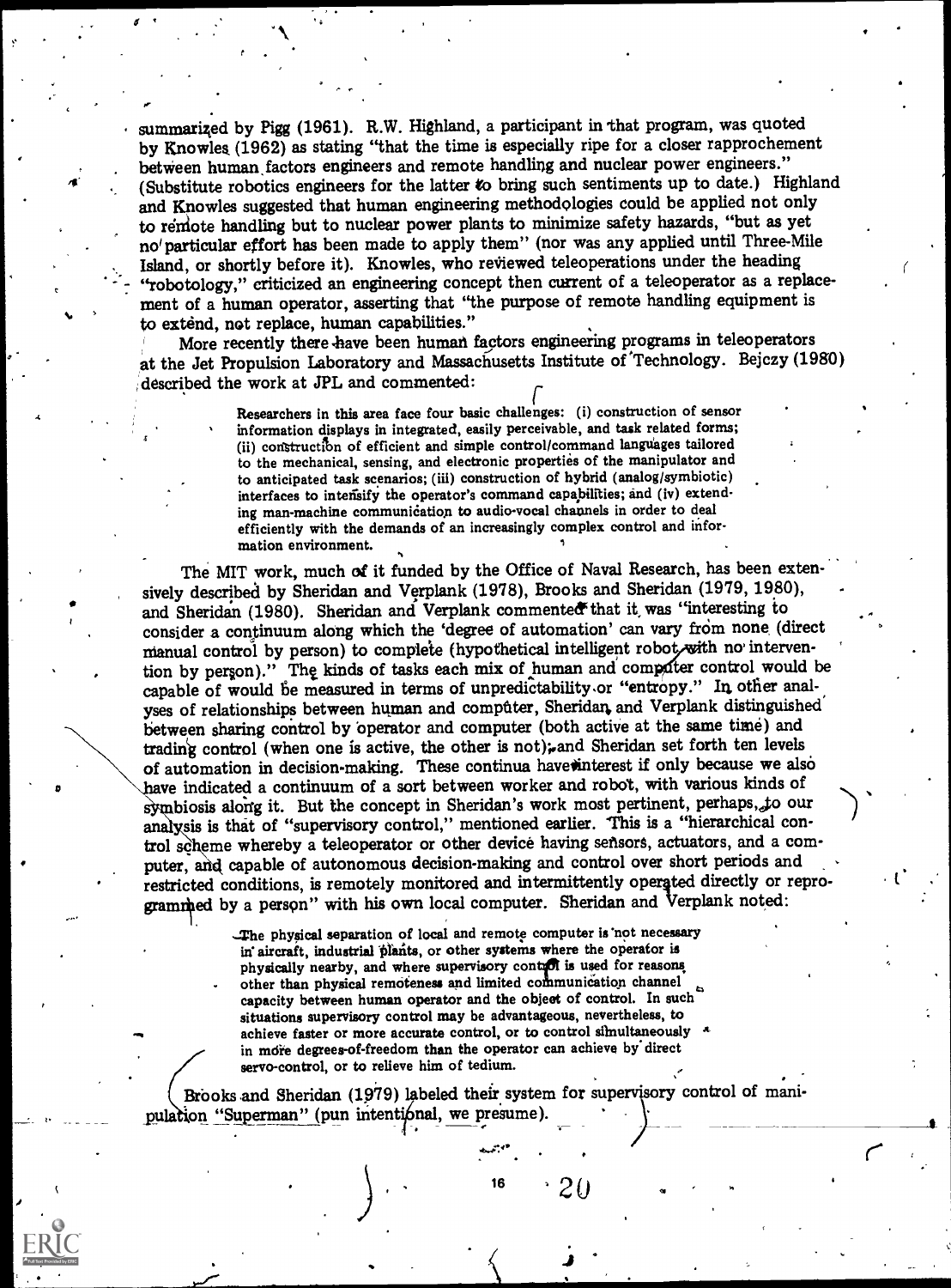ICAM. Mentioned earlier, an Integrated Computer-Aided Manufacturing Program. (ICAM) was initiated several years ago by the Air Force Systems Command as part of its MANTECH Program. It has been administered by the Materials Laboratory at Wright-Patterson Air Force Base and has had close associations with the National Bureau of Standards. A major undertaking is a prototype sheet metal fabrication-plant (being planned by Boeing), to be followed by a project in sheet metal assembly and then one in composite materials manufacturing. According' to Slay (1980), ICAM eventually will tackle other shop floor areas: welding, machining, forging. General Dynamics Corporation has produced the ICAM Robotics Application Guide (Toepperwein, et al. 1980) quoted a number of times in this article.

As part of the ICAM effort, a "Human Factors Affecting ICAM Implementation" program was initiated, phase I of which consisted of a state -of-the -art literature search. The product was an "issue tree," which identified independent and dependent human factors variables that would be involved in the study of any new man-machine system, with the addition of a fourth branch, "Human Factors in Management." In an April, 1981, revision, a sub-sub-branch WaS added under "Worker-Machine Interface," namely, "Worker-Computer. Interface." Nothing in he issue tree dealt explicitly with robotics, though robots are a principal interest in ICAM. Phase II applied the issue tree to several projects in three case studies. One of these was the expansion of a robbt station in the General Dynamics Technical Modernization Project.

APAS. The Westinghouse Research and Development Center and the National Science Foundation have jointly supported an investigation of Adaptable-ProgrammabIe Assembly Systems, in Pittsburgh, since the beginning of 1977 (Abraham, et al., 1977; Cowart, et al., 1980). Westinghouse engineers examined a number of company products<sup>4</sup> to choose one to which to apply 'robotics for assembly. At different times, they used two sets of rating scales to make the choice. The first had seven 10-point scales: utilization of available technology, degree of transferability (to- other businesses or products), social desirability, inspection and recognition, fixturing and tooling, economics, and product redesign. The second set of rating scales included an economics scale (annual labor costs, maintenance, equipment cost, engineering cost, installation cost), a time scale (cycle time, setup time, changeover time, downtime), a performance scale (product consistency, product quality, system efficiency, risk, ease of, meeting OSHA regulations), a utilization scale (required operator skills, required maintenance skills, difficulty of equipment shutdown/restart, and union acceptance), and a "human resources" scale (operator acceptance, task desirability, hostile environment, fatigue, confined space).

The product selected was a small motor with end bell. Westinghouse will test the end bell assembly system in the spring of 1982, but the motor assembly system has been put aside after considerable development due to software problems. The end bell assembly systeni deals with a dozen parts (plus lubrication and greasing) at six stations, two of which are robots; the other four also involve programmable machinery. A PUMA robot, at the first station-picks up an end bell, orients and presents it to the TV vision system for inspection and identification as to style/family, puts a rejected end bell into a<sup>th</sup> and positions an accepted one on a conveyor to proceed to the next station. The offer robot, in the last station, presents the assembled end bells for inspection and transfers them into a storage bin. Control is vested in a computer-based master supervisory subsystem and seven microcomputers for vision, local, and path control. The system is supposed to deal with five basic styles, 450 style configurations, and numerous tolerance requirements.

Although no human factors engineers were involved in designing the pilot system, Westinghouse and the National Science Foundation did fund a small human factors study; in 1980, reported by Hanes (1980). Following a preliminary meeting in April, a

 $\mathcal{L}$ 

J

 $\rangle$ 21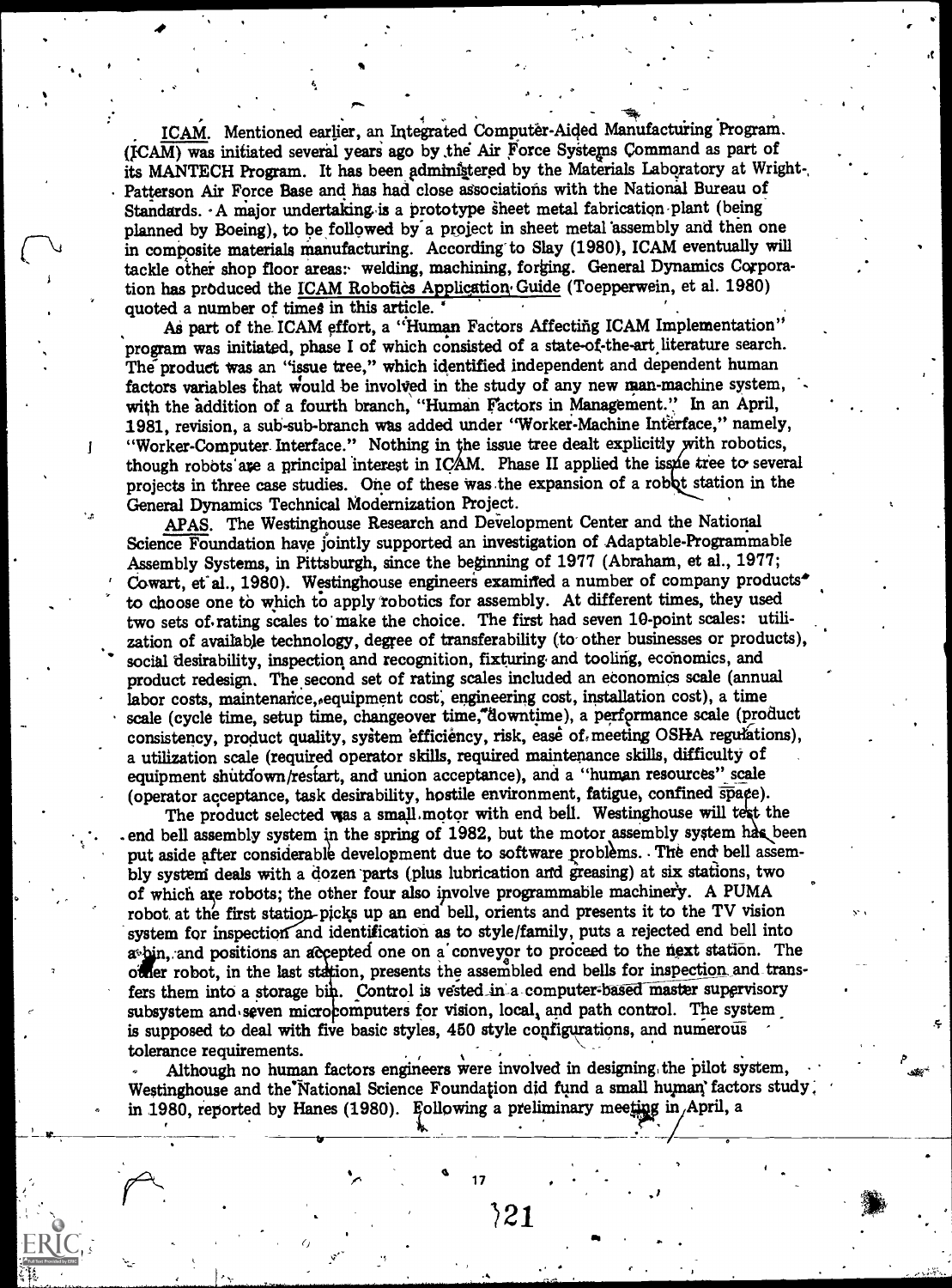Committee to Define Worker-Related Research held a four-day meeting in Dayton, Ohio, in August. The committee consisted of four human factors engineers (including the head of the Westinghouse human factors contingent and the senior author of this article), a social scientist, a union representative, an APAS engineer, a Westinghouse small-motors plant' manager, and a Westinghouse division personnel manager. The committee visited the Westinghquse plant in Union City, Indiana, where small motors are manufactured, and viewed its' manual assembly line (which might be replaced by APAS if it is finally put together).

 $\mathbf{a}$  and  $\mathbf{a}$ 

..?

 $\mathcal{L}$ 

, .

therefore dealt with five questions by applying the Nominal Group Technique, in which individuals propose problems, these are discussed and consolidated, the surviving problems are ranked by each member to produce the group's composite ranking, and the reduction and ranking processes are repeated. The questions were: What do you consider to be the major people-related problems involved in introducing. APAS-like technology into American factories? What do you consider to be the major advantages that may result from the introduction of APAS-like technology into American industry? What work-associated research should be conducted during APAS tests? What human factors tasks should be completed prior to the APAS tests? What people-related research should be conducted beyond the scope of APAS ipsts? Though this project produced only opinion data, it was notable as a systematic attempt to inject human factors (and human factors engineering) considerations into robotics. (Details of this entire study can be found in the Hange report) the Hanes report.)

#### Research and Applications in Human Factors Engineering

. ..

As already noted, the prime subject mafter for human factors engineering in robotics is the division of labor between humans and robots and their symbiosis. Analysis and empirical studies, both observational and experimental, should be directed at such symbiosis in all nine of the generic tasks described earlier. A detailed examination of Engelberger's (1980) review of industrial operations has indicated there exists a wealth of diverse forms that such symbjosis has already taken, and more challenges will develop as the field of robotics grows in sophistication and versatility. Human factors engineering research should be directed at all of the settings and all of the operations described earlier in this article, and at all of the combinations of settings and operations. The settings include **\*Witary**, as well as industrial, commercial, and other environmentswhere robots will work shoulder-to-shoulder with people wearing uniforms as well as blue and white collars and aprons. The operations are many.

Applications of human factors engineering knowledge already available (and widely applied in other contexts) and knowledge to be gained through research should also be undertaken, as they have been in military ground-based and airborne systems and in some industrial and commercial situations. Such applications will take the form of working in-house with engineers in robot-using organizations and robot manufacturers,

as well as consultation.<br>Symbiosis research means examining the roles humans and robots play or should play in the entirety of an operation involving robots, the actual and potential combinations of human activities-functions, tasks, task elements-and of robot activitiesfunctions, tasks, task elements. Respective abilities must be considered as criteria, as well as other considerations such as costs and benefits to people. .

Human factors engineering investigators must beconie and remain familiar with the abilities of robots as these steadily increase and must try to make considered judgments

 $18 \quad 0^{\circ}$ 

 $22<\frac{1}{2}$ 

\_}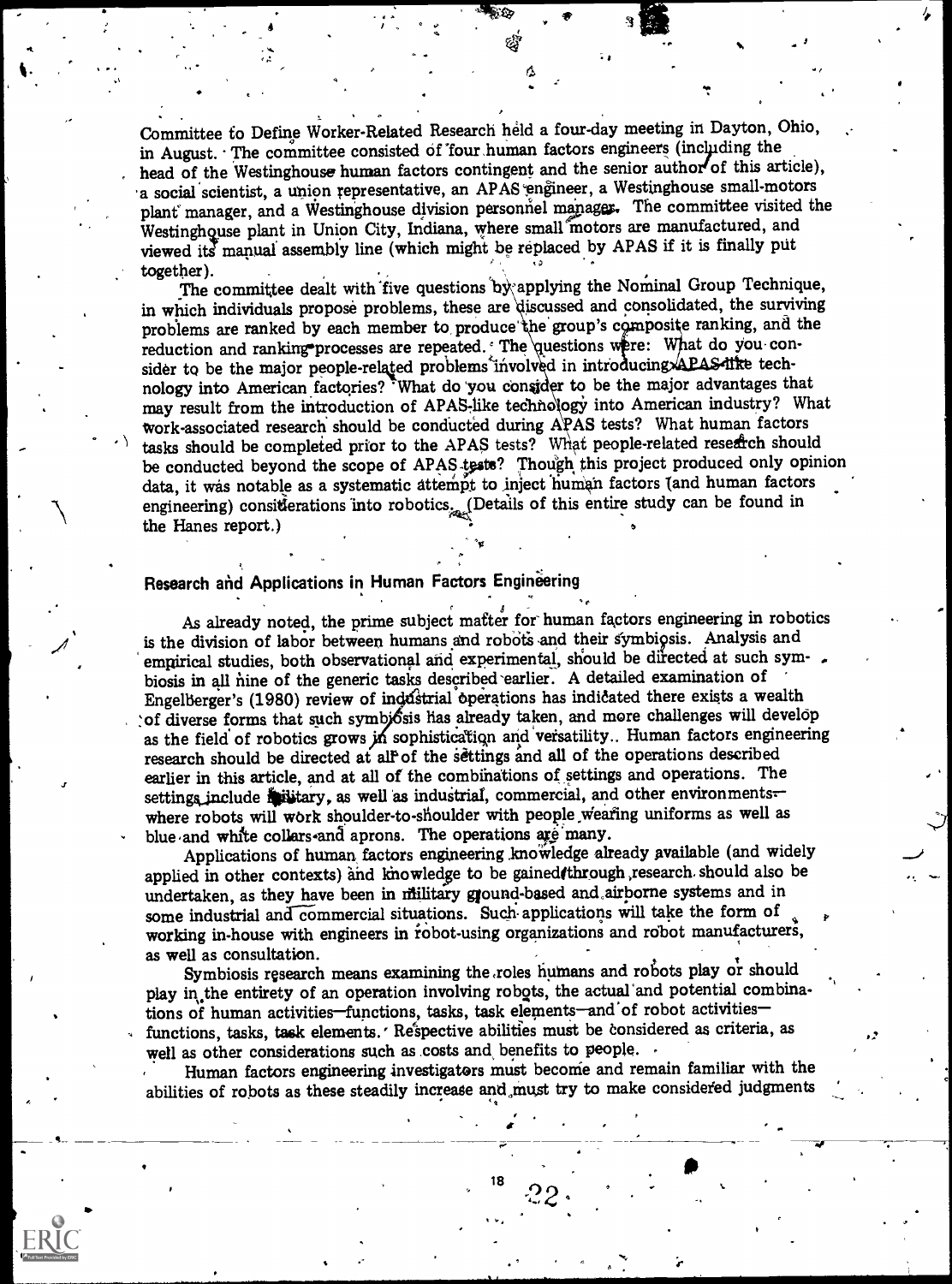about the shape of the future. This will not be easy. A start can be made by studying the reviews of the state of knowledge-in robotics and projections of advances in knowledge as reviewed by Engelberger (1980), Birk and Kelley (1980), Saveriano (1980), and others. Changes will occur not only in robots but in other machinery, parts, products, and procedures to accommodate the limitations that robots have and may always have. These other developments are also subject to human factors engineering investigation.

In the "simbiosis" model, surveillance will consist of monitoring robots both directly and through computer-driven displays and software-originated data. Intervention will occur for the most part through the control system-computers of various complexities and with various functions. Robotics adds another dimension to the growing involvement of human factors engineering in computer software and peripheral equipment. These and the other generic tasks in the model provide a convenient frameworkwithin which to examine human-robot relationships and combinations. The last, synergy, implies the greatest challenge. How human-robot symbiosis is optimized in this and the other generic tasks can be adequately established only through research, as David Nitzan commented (personal. communication). But insights and hypotheses can be derived from human factors engineering research in teleoperators.

Dependent on and related to the nine generic tasks will be research and applications in the other human factors engineering fields: the human engineering of software and hardware design, development and specification of procedures, and provision of protection/safety. On-line languages, data presentations, and control panels and their elements must be designed so they can be used effectively by the particular workers or military personnel interacting with robots. Procedures associated with new equipment or required to deal with emergencies and other contingencies must be developed carefully and comprehensively and be suitably set forth in manuals or on CRTs. Personnel protection should not be left solely to training or automatic devices or software.

But training in the new forms that the nine generic tasks lake when robots are  $\cdot$ involved must be systematically developed not only in protection/safety but in all of the activities in which humans must engage. Job satisfaction should not be considered as entirely outside the province of human factors engineering; feedback to operators can play a major part in creating it. Even, organizational impact may be studied and directed appropriately, in association with other disciplines.

In a very general sense, those in human factors engineering will want to analyze. the differences between humans and robots. What are these? What should they be? 7 What are their results?<br>System experimentation in robotics should interest those in humin factors engi-

neering. It might be, profitable to investigate a symbiotic assembly process experimentally.<br>Probably the best known investigations of industrial processing were the Hawthorne studies (Parsons, 1974, 1978); in the principal study, women operators assembled telephone relays. Something similar might be undertaken with a mix of robots and humans. It could investigate not only performance and output but also human-robot communication, job satisfaction, and organizational impact. \_Such research could become the Hawthorne studies of the 1980s,

 $\blacklozenge$   $\blacktriangleright$   $\blacktriangle$   $\blacktriangleright$   $\blacktriangleright$ 

 $\overline{t}$ 

#### **CONCLUSION**

Interest in automation is very topical at this time within human factors engineering. Robotics is not the only instance. Other areas include avionics, command and control systems, air traffic control, and nuclear power plants. Research on the human factors

2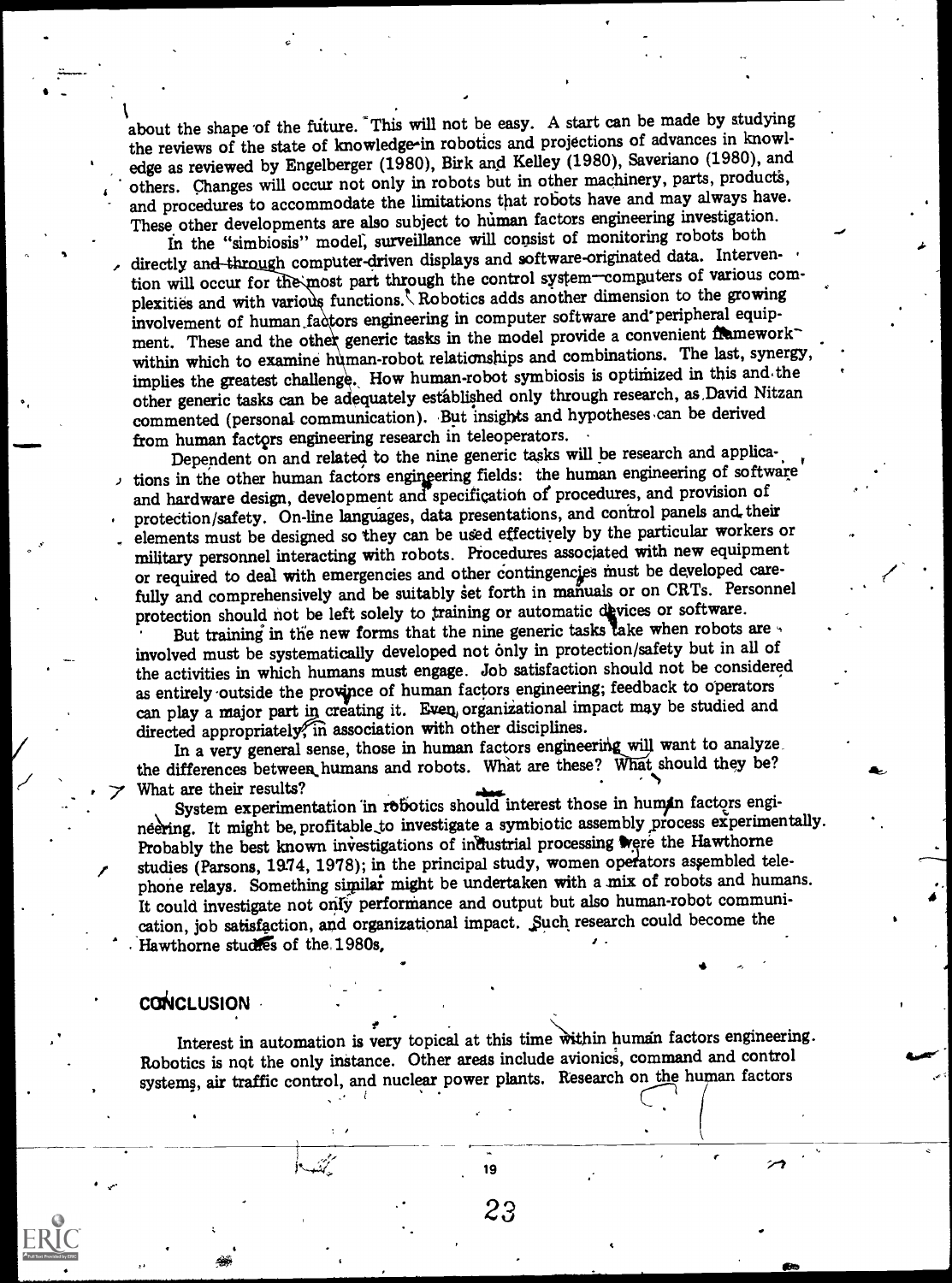of software (e.g., Shneiderman, 1980) has become critical to many fields. The present of article resembles an early effort in Human Factors (Parsons, 1970) to interest the human factors community in software and other aspects of computer data processing, and the data processing community in human factors.

More and more it becomes necessary to focus on automation as the method advanced as a solution to system problems and ask whether by itself it will suffice. At the same time, human factors engineering must be adapted to new forms of automation. Robotics offers it many opportunities and challenges, and from human factors engineering may come some significant contributions.

Only a trickle of research on the human factors engineering aspects of robotics has been conducted to date. If robotics is to live up to its considerable potential for . improving productivity in industrial and military settings, a great deal more research will be needed. Based upon our analysis, we would suggest the following research areas as high priority: (1) Application-specific studies which identify the most effective type of manipulation, sensor, control, communications, and locomotion designs for humanrobot interaction. (2) The development of generic models which help to identify and prioritize the suitability of tasks for robot applications based upon human engineering parameters. (3) Basic and applied studies which investigate the human-robot control aAd communication interfaces for both naive and expert operators., (4) Proof-of-concept projects which demonstrate how human-robot teams can do better than either alone.

We suggest that these four research areas represent immediate needs and will lead to the greatest payoffs. It seems clear that robots are destined to become a major thread in the fabric of the workplace and society. Human .factors professionals have an opportunity now to play a major role in/how well robots are accepted and utilized.

 $24$ 

L

1

4. 20

4111..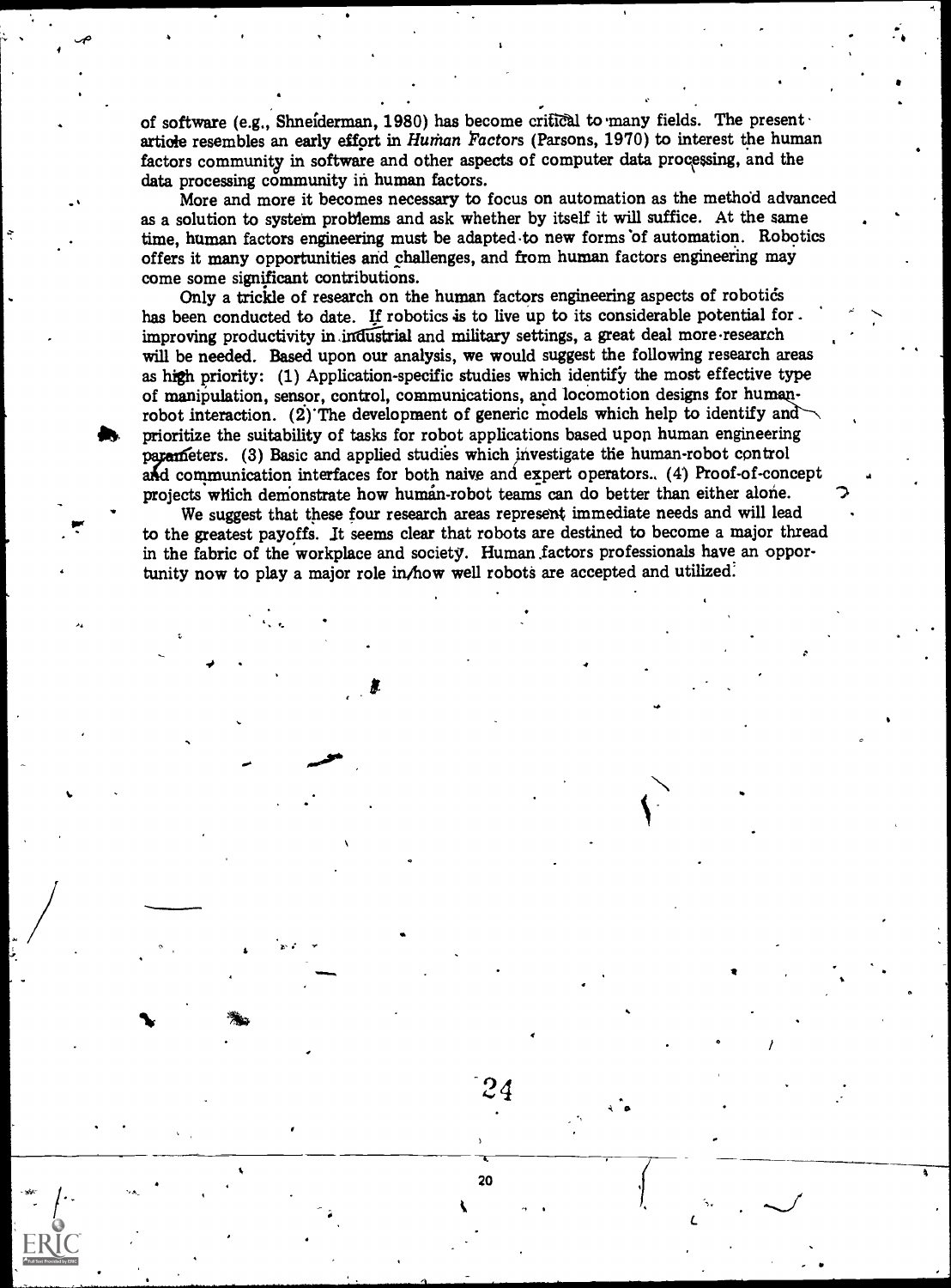#### REFERENCES

Abraham, R.G. et al. (Eds.) Compilation of Westinghouse R&D Center reports on programmable assembly research technology transfer to industry. Volumes I & II. Pittsburgh: Westinghouse R&D Center, 1977.

Azimov, I. I, robot. New York: Doubleday, 1950.

Bejczy, A.K. Sensors, controls, and man-machine interface for advanced teleoperation. Science, 1980, 208, 1327-1335.

Birk, J. and Kelley, R. (Eds.) Workshop on the Research Needed to Advance the State of Knowledge in Robotics. Providence, RI: University of Rhode Island, 1980.

Boothroyd, G. The performance and economics of assembly systems. In R.G. Abraham et al, '(Eds.), Compilation of Westinghouse R&D Center reports on programmable assembly research technology transfer to industry. Vol. 2. Pittsburgh, PA: Westinghouse R&D Center, 1977.

Brooks, T.L. and Sheridan, T.B. Superman: A system for supervisory manipulation and the study of human/computer interactions. Report No. MITSG 79-20. Cambridge, MA: Sea Grant College Program, Massachusetts Institute of Technology, 1979.

Brooks, T.L. and Sheridan, T.B. Experimental evaluation of the concept of supervisory manipulation. Paper at the Sixteenth Annual Conference on Manual Control, 1980.

Cowart, N.A. et al. (Eds.) Programmable assembly research technology transfer to ihdustry Phase 2. Year-End Report. Pittsburgh: Westinghouse R&D Center, 1981.

Engelberger, J.F. Man-Robot Symbiosis. In Proceedings of the Fourth International Symposium on Industrial Robots, 1974.

Engelberger, J.F. Robotics in practice. New York: Amacom Division of American. Management Association, 1980.

Fikes, R.E., Hart, P.E., and Nilsson, N.J. Learning and executing generalized robot plans. Artificial Intelligence, 1972, 3, 251-288.

Finkel, R., Taylor, R., Bolles, R., Paul, R. and Feldman, J. An overview of AL; a programming system for automation. In Proceedings of the Fourth International Joint Conference on Artificial Intelligence, 1975.

21

25

4

L

Gatland, K. Robot explorers. New York: Macmillan, 1972.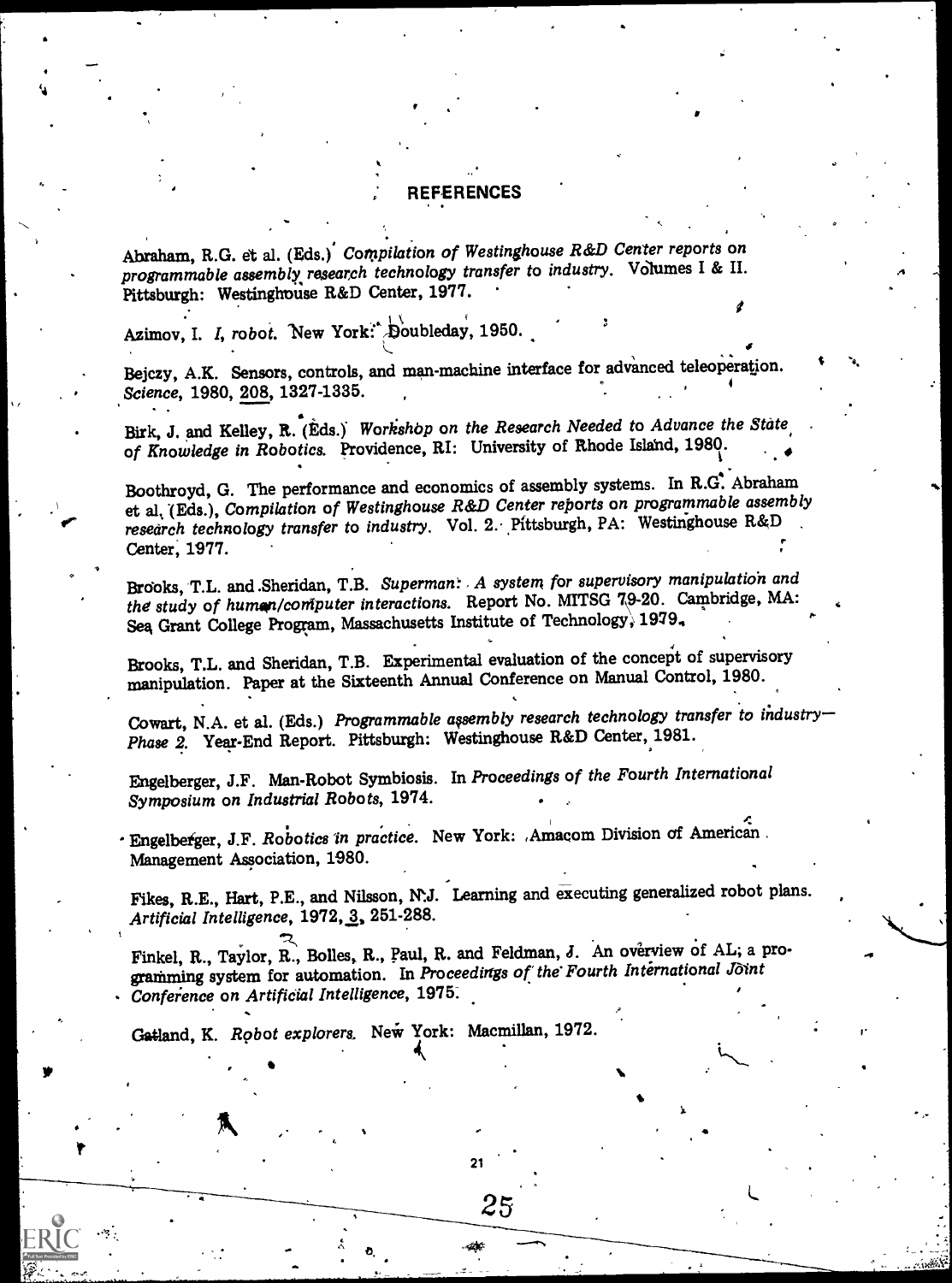Hanes, L:F. Report of Committee to Define Worker-Related Research for Adaptable-Programmable Assembly System. Final Report. Pittsburgh: Westinghouse R&D Center,  $1980.$ 

Kamali, J., Moodie, C.L., and Salvendy, G. A framework for integrated assembly systems: Humans, automation and robots. In Proceedings of the 2nd International Conference on Assembly Automation, Brighton, UK, 1981.

Knowles, W.B. Human engineering in remote handling. Technical Documentary Report. 62-58. Wright-Patterson Air Force Base, Ohio: Aerospace Medical Research Laboratories, 1962.

Lieberman, L., and Wesley, M. Autopass: An automatic programming system for computer-confrolled mechanical assembly. IBM Journal of Research and Development,  $21, 231.$ 

 $\lambda$  Lozano-Perez, T. The design of a mechanical assembly system. Artificial Intelligence. Technical Report. Cambridge, MA: Massachusetts Institute of Technology, 1976.

Malone, R. The robot book. New York: Jove Publications (Harcourt Brace Jovanovich), 1978.

4

Martin, T.B. A practical voice input-system. In R. Seidel and-M. Rubin (Eds.), Computers and communication. New York: Academic Press, 1977.

Miller, S. (Ed.). The impact of robotics on the workforce and workplace. Pittsburgh: Department of Engineering and Public Policy, Carnegie-Mellon University, 1981 (Draft).

Nof, S., Knight, J. and Salvendy, G. Effective utilization of industrial robots:  $\overline{A}$  job and skills analysis approach. AIIE Transactions, 1980, 12(3), 216-225.

Parsons, H.M. The scope of human factors in computer-based data processing systems. Human=Factors, 1970, 12, 165-175.

Parsons, H.M. What happened at Hawthorne? Science, 1974, 183, 922-932.

Parsons, H.M. What caused the Hawthorne effect? Administration and Society, 1978, 10, 259-283.

Pigg, L.D. Muman Factors in remote handling. In Human Factors of Remote Handling in Advanced Systems Symposium. ASD Technical Report 61-430. Wright-Patterson Air Force Base, Ohio: Aeronautical Systems Division, 1961.

Reddy, D. Speech recognition. New York: Academic Press, 1975.

Reichard# J. Robots: Fact, fiction and prediction. New York: Penguin, 1978.

 $\sim$  11,  $\sim$  26  $\sim$  11,  $\sim$  26  $\sim$  11,  $\sim$  11,  $\sim$  11,  $\sim$  11,  $\sim$  11,  $\sim$  11,  $\sim$  11,  $\sim$  11,  $\sim$  11,  $\sim$  11,  $\sim$  11,  $\sim$  11,  $\sim$  11,  $\sim$  11,  $\sim$  11,  $\sim$  11,  $\sim$  11,  $\sim$  11,  $\sim$  11,  $\sim$  11,  $\sim$  11

Rosen, C.A. Machine vision and robotics: Industrial requirements. In G.G. Dodd and L. Rossol (Eds,), Computer vision and sensor-based robots. New York: Plenum Press, 1979.